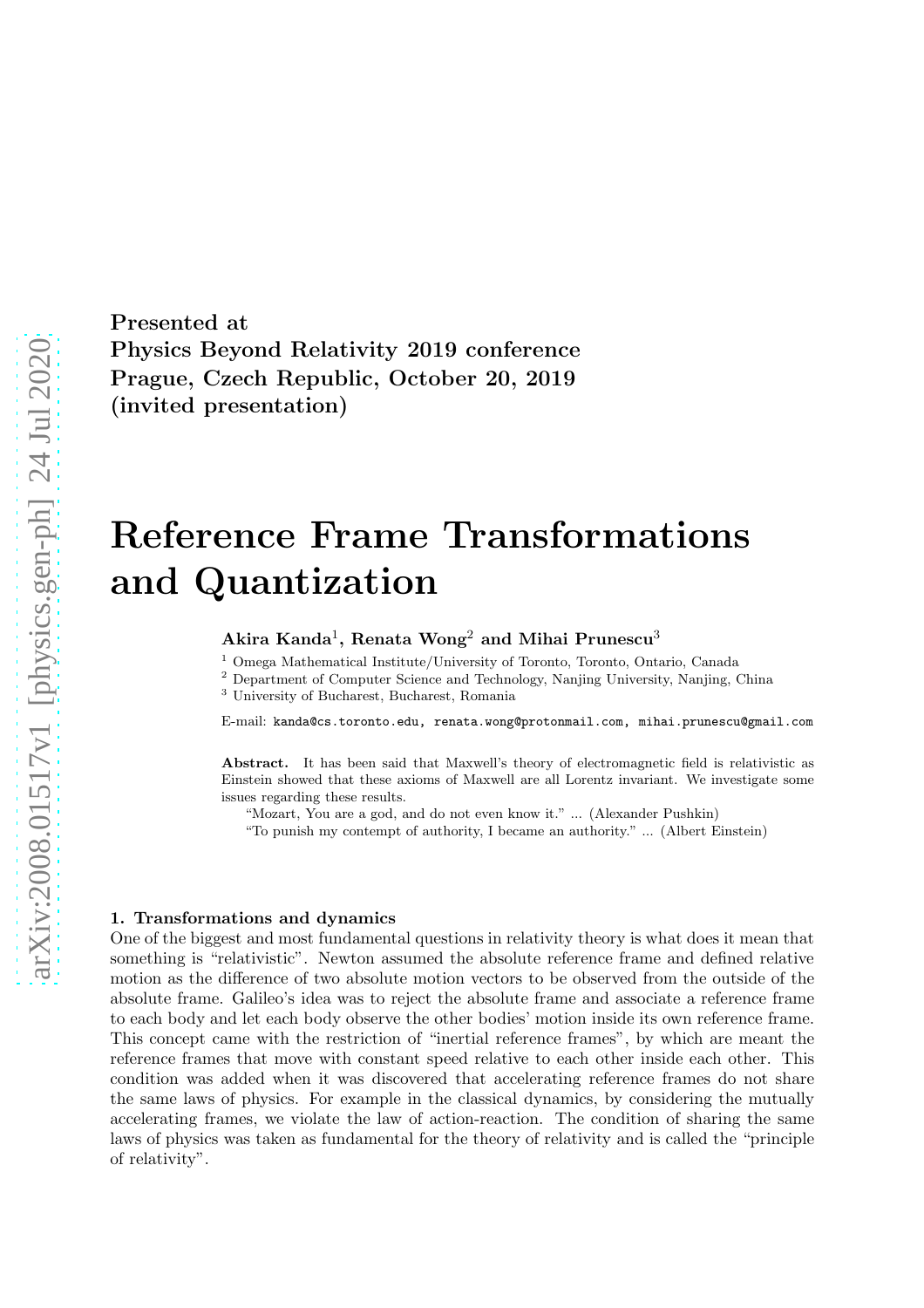To represent the motion of inertial reference frames, Galilean relativity theory introduced a naturally associated "spacetime" coordinate transformation called Galilean transformation:

$$
\begin{array}{rcl}\nt' & = & t \\
x' & = & x - vt\n\end{array}
$$

where  $v$  is the relative speed between the two inertial frames involved. With this, it was possible to restate the principle of relativity as "The laws of physics must be invariant under the Galilean transformation."

Knowing that the adoption of inertial reference frames violates the third law (the law of action-reaction) of Newton's dynamics, it seems a natural question to ask whether the second law and the law of gravity are invariant under the Galilean transformation. Curiously, this question was never considered. However, as we will present below, the answer is "yes" for Galilean transformation.

$$
F = m \frac{d^2 x}{dt^2} \qquad \Longrightarrow \qquad F = m \frac{d^2 (x - vt)}{dt^2} = m \frac{d^2 x}{dt^2}.
$$

$$
F = \frac{GmM}{(x_m - x_M)^2} \qquad \Longrightarrow \qquad F = \frac{GmM}{((x_m - vt) - (x_M - vt))^2} = \frac{GmM}{(x_m - x_M)^2}.
$$

Hence, in the case of Galilean transformation, the damage inflicted by relativization is limited to the loss of the third law.

**Remark (1)** By identical argument we can show that the Coulomb force law is invariant under the Galilean transformation.

To the Galilean relativity theory Einstein added an extra axiom of the constancy of the speed of light, which says that the speed of light is constant  $c$  in any inertial reference frames, in other words  $c + v = c$ . [\[11\]](#page-21-0) The result is what we now call the special theory of relativity. The simplest and most effective refutation of this claim came from Anderton [\[1\]](#page-21-1) of Natural Philosophy Alliance. Anderton incisively pointed out that "if  $c + v = c$  is true then c is not a speed." We present the following argument to back up Anderton's argument. Assume that v is the absolute speed of Michelson-Morley apparatus in the absolute space. Even if  $c + v$  is the absolute speed of the light moving towards the mirror, the effect of this cancels out because the mirror is also moving with speed  $v$  in the absolute frame. On the same token, though the reflected light moves with speed  $c-v$  towards the emitter of light, as the emitter is moving with speed v, the effect of v cancels out. So, we will never detect this v. This came from an incorrect interpretation of Michelson-Morley experiment.

Thus, Einstein derived the Lorentz transformation between two inertial reference frames. Before Einstein, Lorentz derived a coordinate transformation only between the absolute aether frame and an observer's frame moving in the absolute frame, assuming that the length of a matter moving in the absolute frame contracts (also referred to as "Lorentz-FitzGerald contraction").[\[21\]](#page-22-0) Einstein generalized this result of Lorentz to the setting of arbitrary inertial reference frames without involving the absolute frame. It goes as follows:

$$
x' = \frac{(x - vt)}{\sqrt{1 - (v/c)^2}}
$$
  

$$
t' = \frac{1}{\sqrt{1 - (v/c)^2}} \left( t - \frac{vx}{c^2} \right)
$$

.

With this, Einstein rewrote the principle of relativity to read that "laws of physics must be invariant under the choice of inertial reference frames", which later was taken as the invariance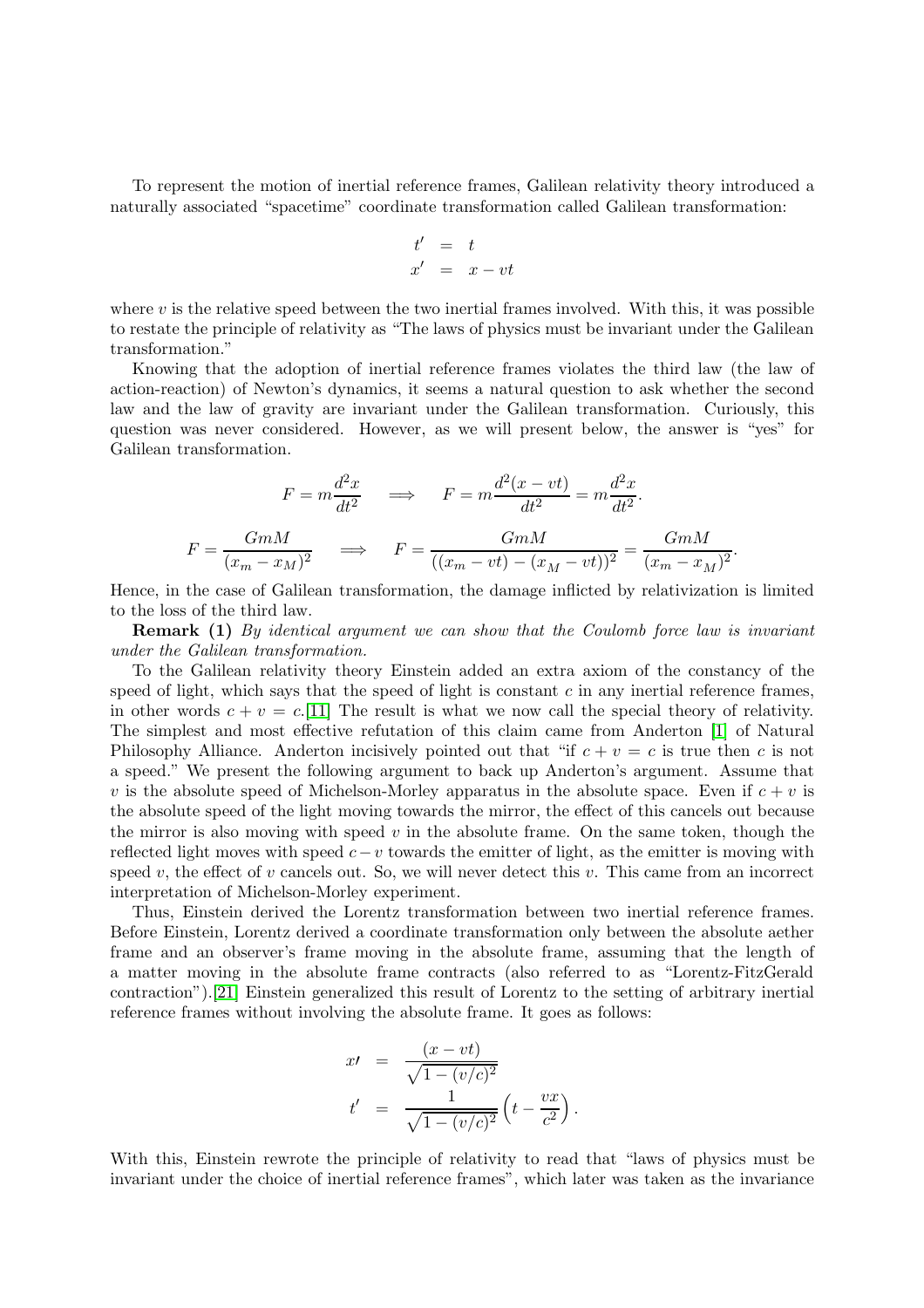under the Lorentz transformations. Before this the principle of relativity meant that the laws of physics must be invariant under the choice of inertial reference frames. (Though not brought up explicitly, this implied that the laws of physics must be invariant under the Galilean transformations.)

Being the extension of the Galilean relativity theory, this theory violates the third law of dynamics. Interestingly, also the second law and the law of gravity fail to be invariant under the Lorentz transformation, as we have

$$
F = m \frac{d^2 x}{dt^2} \implies F = m \frac{d^2}{dt^2} \frac{(x - vt)}{\sqrt{1 - (v/c)^2}} \neq m \frac{d^2 x}{dt^2}.
$$

$$
F = \frac{GmM}{(x_m - x_M)^2} \implies F = \frac{GmM}{(\frac{(x_m - vt)}{\sqrt{1 - (v/c)^2}} - \frac{(x_M - vt)}{\sqrt{1 - (v/c)^2}})^2} = \frac{GmM}{(\frac{(x_m - x_M)}{\sqrt{1 - (v/c)^2}})^2} \neq \frac{GmM}{(x_m - x_M)^2}.
$$

This means that under Einsteinian relativisation all axioms of Newtonian dynamics except the first axiom of the Law of Inertia fail. The damage inflicted by relativisation is much bigger when we take Einsteinian relativisation over Galilean relativisation.

**Remark (2)** Again, by identical argument we can show that Lorentz transformation fails to conserve the Coulomb's laws.

## 2. Transformations and electromagnetism

One of the major reasons for the introduction of the Lorentz transformation was that Lorentz discovered that the electromagnetic wave equation of Maxwell is not invariant under the Galilean transformation. Lorentz discovered that a better coordinate transformation by himself, called Lorentz transformation, preserves Maxwell's electromagnetic wave equation.[\[21\]](#page-22-0) Einstein generalized this result by showing that under the Lorentz transformation all basic equations of Maxwell's electromagnetic field theory are invariant.[\[11\]](#page-21-0) This became the vindication for the claim that Maxwell's electromagnetic field theory is relativistic in Einsteinian sense.

Though wave equations are not conserved under the Galilean transformations, wave functions are transformed into wave functions through Galilean transformations. So, it is not quite clear if we needed Lorentz transformations to begin with. If the issue of relativity is just the changing of reference frames, then Galilean transformation is the most natural transformation representing the choice of inertial reference frames. The dominating argument for supporting the Lorentz transformation is twofold:

- (i) Lorentz transformation maps electromagnetic wave equations into electromagnetic wave equations while Galilean transformations fail to do so. The right response to this is that wave mechanics and particle mechanics are entirely different theories covering entirely different issues of physics. Galilean transformation came from the consideration of relativising particle kinematics. It is therefore totally expected that this transformation does not deal with physical waves, which exist upon continuum wave mediums. In wave mechanics, it is not particles that move in the direction of the wave. It is the localized vibration energy of the medium that moves. For this reason, wave mechanics has no naturally associated momentum, which is the product of speed and mass. The hypothetical momentum of waves came from the relativistic theory of waves of de Broglie.[\[8\]](#page-21-2)
- (ii) Lorentz transformation transforms Maxwell's electromagnetic equations into equivalent equations. We will discuss later the issue of whether Galilean transformations do the same.

Maxwell reduced the entire electromagnetic theory to the following field plus current equations:

$$
\nabla \times \mathbf{E} = -\frac{1}{c} \frac{\partial \mathbf{H}}{\partial t}, \quad \nabla \cdot \mathbf{E} = 4\pi \rho, \quad \nabla \cdot \mathbf{H} = 0, \quad \mathbf{J} = \rho \mathbf{v}, \quad \nabla \times \mathbf{H} = \frac{4\pi}{c} \mathbf{J} + \frac{1}{c} \frac{\partial}{\partial t} \mathbf{E}
$$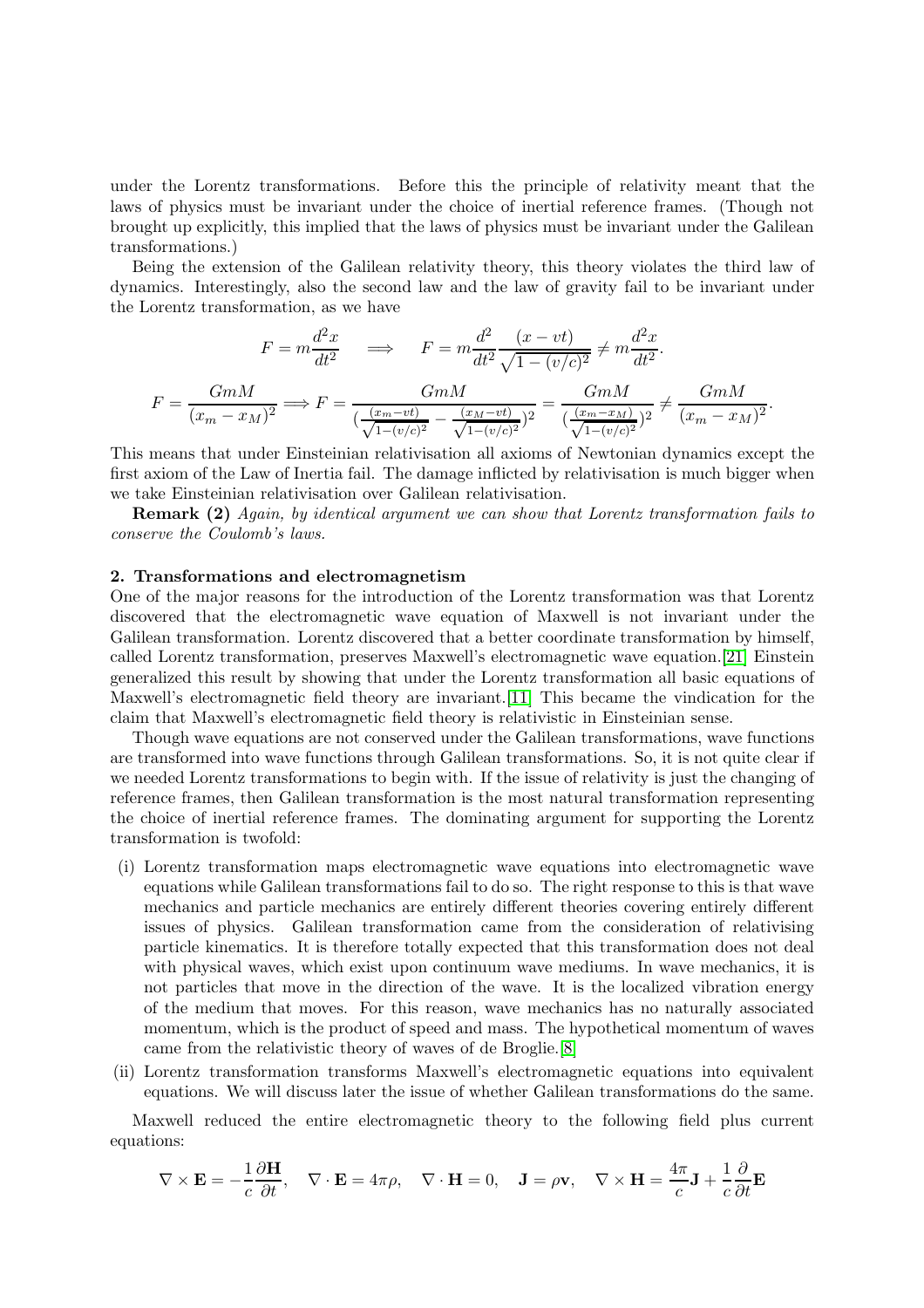where  $c = \frac{1}{\sqrt{\epsilon_0}}$  $\frac{1}{\epsilon_0\mu_0}$ . Here  $\rho$  is electric charge density and **J** is the conducting current created by the charge density moving with speed v. Maxwell obtained the last equation, called the "Generalized Ampère's Law", under the assumption that the charges in **J** move with constant speed v. This restriction was removed later.

This introduction of J into the field theory is problematic. According to the definition of electric force field, charges placed in a field will not affect the field, meaning that the charges placed will not affect other charges that create the electric field.

Ontologically, it is hard to understand J at this basic level. How is it possible that mutually repelling electrons can form a coherent bundle? A possible answer says that this is possible inside a conductor. But there is a vicious circularity here. Conductors are objects to be studied in material science where we have to use the theory of electromagnetism. This problem somehow resembles the problem of tension rope in classical dynamics. The rope is supposed to be a massless entity that moves under acceleration. Then it must be the case that all such ropes will move with infinite speed. How does it connect two bodies?

Here is yet another consequence of the logical inconsistency discussed above of Maxwell's electromagnetic field theory. Maxwell obtained the electromagnetic wave equation

$$
\nabla^2 \mathbf{E} = \frac{1}{c^2} \frac{\partial^2 \mathbf{E}}{\partial^2 t} \quad \text{and} \quad \nabla^2 \mathbf{H} = \frac{1}{c^2} \frac{\partial^2 \mathbf{H}}{\partial^2 t}.
$$

under the condition that  $J = 0$  (meaning that there is no conducting current). From this wave equation, he calculated the speed of electromagnetic wave in vacuum to be  $c = 1/\sqrt{\epsilon_0 \mu_0}$ . Interestingly, Maxwell also showed that electromagnetic waves are created by accelerating charges. But do accelerating charges not constitute a current? According to the mathematical definition of a current, even a singular moving charge is a current. In fact, radio engineers postulate that a circular closed circuit conducting electrons inside produces electromagnetic wave and one cycle of the electron corresponds to the cycle of the produced electromagnetic wave. This is because electrons in the circuit are under centripetal acceleration.

Lorentz found out that the Galilean transformation of the electromagnetic wave equations does not lead to wave equations. This lead him to try his own Lorentz transformation instead and he showed that the Lorentz transformation maps electromagnetic wave equation to electromagnetic wave equation.

**Remark (3)** This claim by Lorentz is to be refuted later in **Section 6** however.

The above formed a base for the claim that Galilean transformation is invalid and should be replaced by Lorentz transformation, despite all other problems that Lorentz transformations create, some of which we discussed in the previous section.

#### 3. Transformation of waves v.s. transformation of wave equations

The argument that Galilean transformation is invalid and should be replaced by Lorentz transformation should be reconsidered due to the following legitimate argument: The wave equation in one dimension without sources for speed  $v$  is

$$
\nabla^2 \phi = \frac{1}{k} \frac{\partial^2 \phi}{\partial^2 t}.
$$

It is well known that when we Galilean transform this equation the result is not a wave equation anymore.

The general solution of this wave equation is

$$
\phi(x,t) = \psi_{+}(x - kt) + \psi_{-}(x + kt).
$$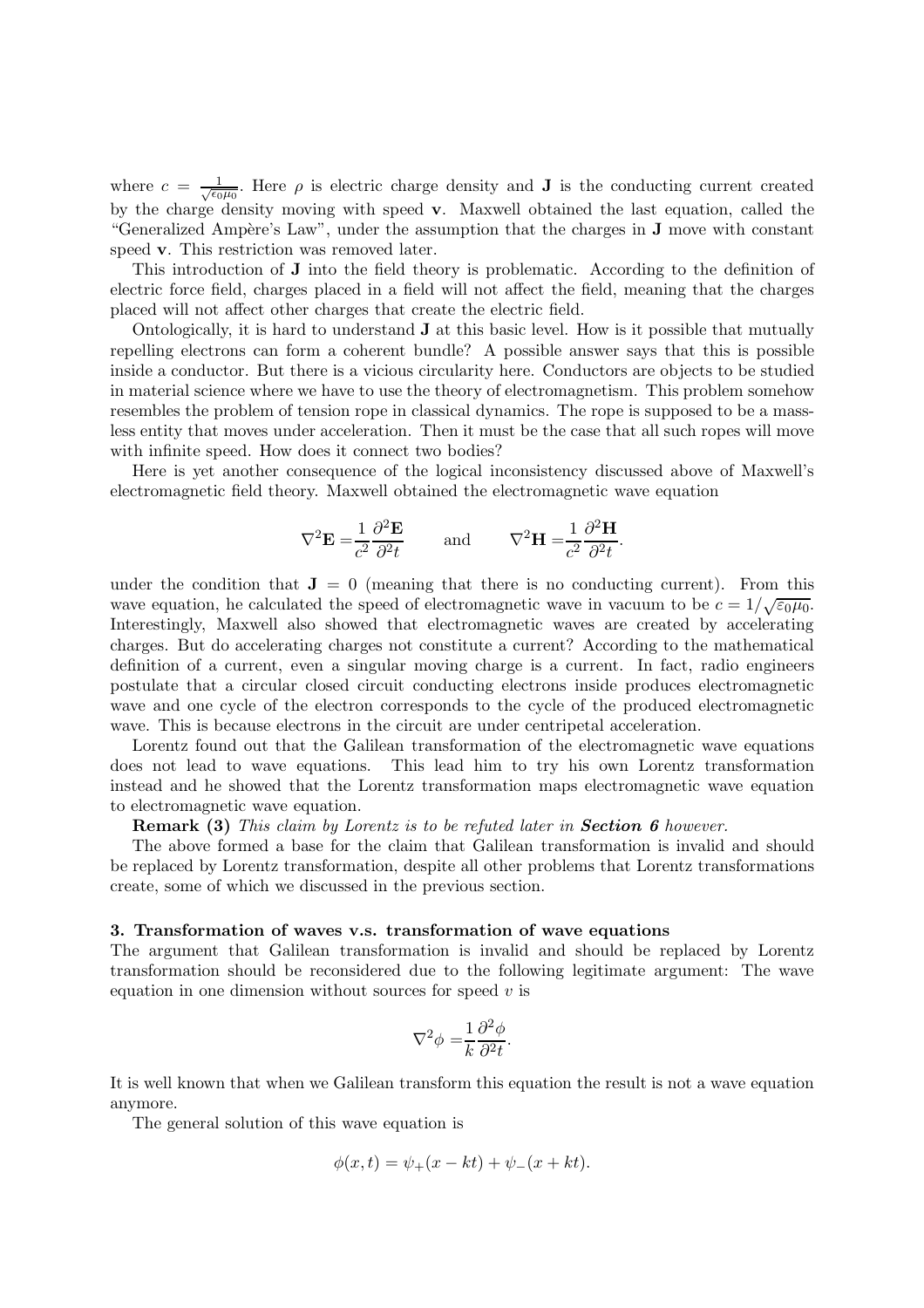The first term is a wave propagating with speed  $+k$ , and the second one with  $-k$ . The Galilean transformation transforms this general solution to

$$
\phi(x,t) = \psi_+(x - (k+v)t) + \psi_-(x + (k-v)t).
$$

This is a superposition of two waves and so it is a wave. This wave has a different speed from the original wave. But is it not expected due to the Galilean transformation?

We can support this argument using Fourier expansion too. A sinusoidal wave is transformed into a sinusoidal wave. So, a Fourier expansion which describes a wave also transforms into a Fourier series which represents a wave.

However, when we Lorentz transform a wave function, we do not obtain a wave function in general. For example it is known well that a sinusoidal wave will be transformed into a sinusoidal wave by Lorentz transformation if the wave amplitude is the solution of a wave equation which is invariant under the Lorentz transformation.

For this reason, relativistic theory of waves assumes that the wave equations are invariant under the Lorentz transformation. Under this assumption, we have the invariance under Lorentz transformation of the phase of a plane wave

$$
\mathbf{k}' \cdot \mathbf{r}' - \omega' t' = \mathbf{k} \cdot \mathbf{r} - \omega t
$$

where **k** is the wave vector, **r** is a position vector and  $\omega$  is the frequency. With this invariance, we obtain the following relativistic wave transformation equations:

$$
k'_x = \frac{1}{\sqrt{1 - (v/c)^2}} \left( k_x - v \frac{\omega}{c^2} \right)
$$
  
\n
$$
k'_y = k_y
$$
  
\n
$$
k'_z = k_z
$$
  
\n
$$
\omega' = \frac{1}{\sqrt{1 - (v/c)^2}} \left( \omega - v k_x \right).
$$

So it is clear that the theory of Lorentz transformation of waves is not so universal. It applies only to the waves that are invariant under the transformation. And it has been claimed that electromagnetic waves are examples of such waves. Clearly it has the same kind of deficiency as the Galilean transformation of waves, if not worse.

**Remark (4)** It is clear that the phase  $\mathbf{k} \cdot \mathbf{r} - \omega t$  is Galilean invariant for any wave.

**Remark (5)** We will show later in **Section [6]** that, contrary to what has been claimed by Lorentz and Einstein, Lorentz transformations will not conserve any of wave equations, electromagnetic or non-electromagnetic.

De Broglie used this transformation of "relativistic" waves and Einstein's relativistic theory of photons to create a relativistic wave-particle duality. Observing an analogy between the above discussed relativistic wave transformation and the relativistic transformation of energy and momentum:

$$
p'_x = \frac{1}{\sqrt{1 - (v/c)^2}} \left( p_x - v \frac{E}{c^2} \right)
$$
  
\n
$$
p'_y = k_y
$$
  
\n
$$
p'_z = k_z
$$
  
\n
$$
E' = \frac{1}{\sqrt{1 - (v/c)^2}} (E - v p_x).
$$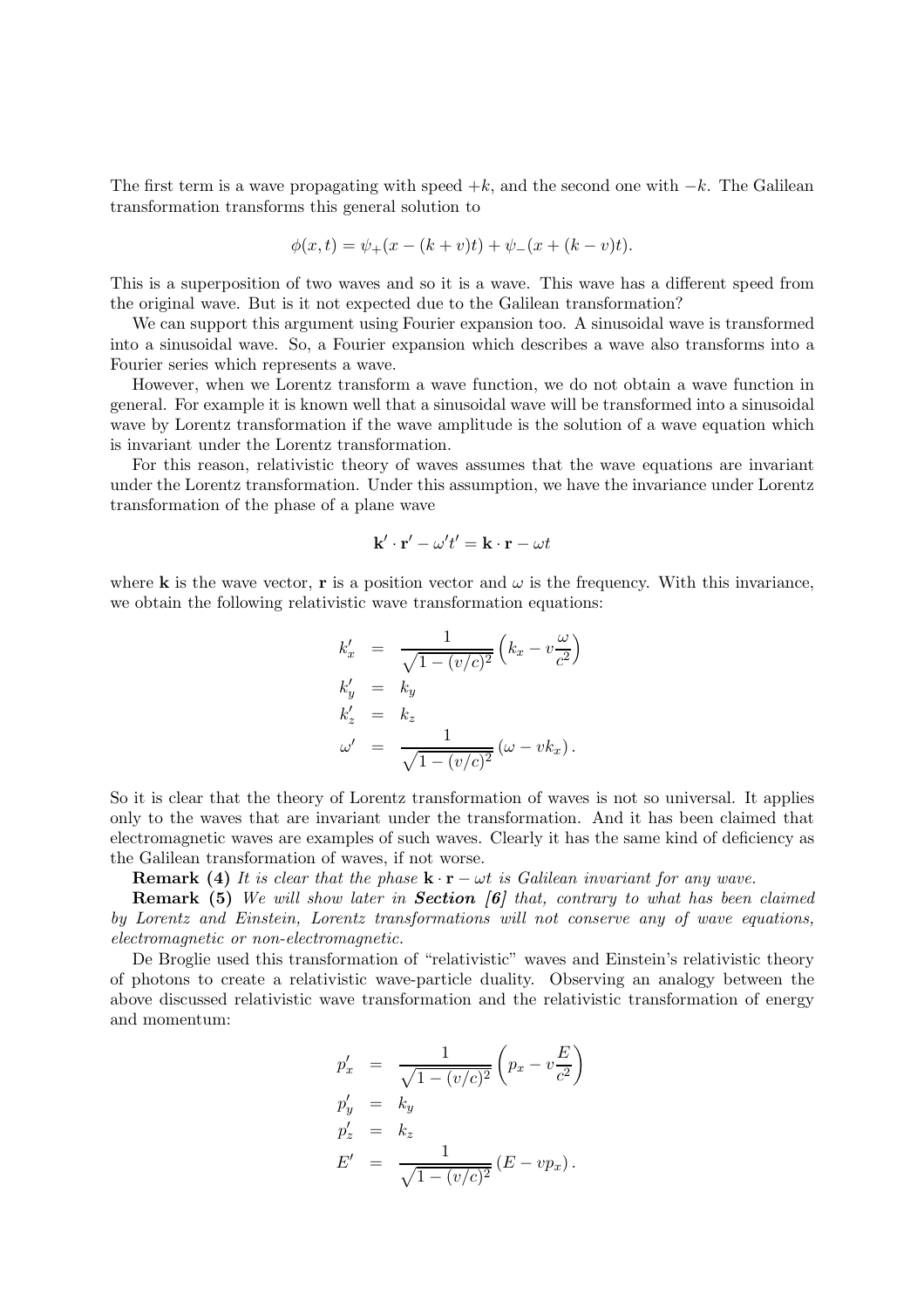applied to the relativistic theory of photons

$$
E = hf = pc = 0/0 \qquad p = h/\lambda
$$

where  $\lambda$  is the wave length, de Broglie obtained the following relativistic equation for relativistic waves:

$$
\mathbf{p} = \hbar \mathbf{k} \qquad E = \hbar \omega.
$$

This is how the wave-particle duality of quantum mechanics was introduced.

It was unfortunate that all of this was done without noticing the following contradiction coming from the relativistic theory of photons:

$$
E = \sqrt{(cp)^2 + (m_0)^2 c^4} = cp = \frac{m_0 vc}{\sqrt{1 - \left(\frac{v}{c}\right)^2}} = \frac{0}{0} cv = c^2 hf = hf.
$$

The reason why electromagnetic wave equations are invariant under the Lorentz transformations is because Lorentz transformations are transformations obtained within the context of Maxwell's electromagnetic field theory.

Moreover, as we have shown above, Lorentz transformation fails to map axioms of Newton's dynamics into axioms of Newton's dynamics. What does this mean? A naturally expected answer would be that the concept of relativity is not applicable to dynamics as it violates the law of action-reaction. But as we have seen in the first section, Galilean transformation, which also is a coordinate transformation associated with inertial reference frames, conserves the second law and the gravitational law. The only deficiency of the Galilean transformation we know of is that it violates the third law of dynamics.

This should mean that Lorentz transformations are more problematic than Galilean transformations though both of them are invalid as they are mathematical representations of the invalid concept of relatively moving reference frames which violates the third law.

However, in practice, in most cases of dynamics around us, we can assume that one mass is way to large to be able to ignore the reaction on it from a smaller mass, and so, the conservation of the second law and gravitational law is enough to obtain a reasonable approximation. The action-reaction problem becomes important when we consider the astronomical scale masses under gravitational acceleration.

**Remark (6)** It is a tradition of pure mathematics and logic to make sure that it is properly understood that a result must be always accompanied with restrictions imposed on the derivation of it. Coordinate transformations are applicable only to inertial frames. No accelerating frames should be transformed. Yet in the discussion of transformation of waves we are completely forgetting that physical waves come from acceleration. This type of errors appear in many places in theoretical physics, unfortunately. For example the well tested concept of centrifugal force comes from the abusive use of a reference frame of an orbiting body.

## 4. Lorentz transformation and speed  $c$

What does it mean that Einstein proved that all axioms of Maxwell's electromagnetic field theory are Lorentz invariant? This transformation was built only for the electromagnetic field theory by Lorentz as a solution to the problem that the Michelson-Morley experiment introduced into the theory of electromagnetic fields. That  $c$  is the speed of light wave which is electromagnetic wave in other reference frame gave an advantage. In other theories of physics where the speed of light is not the issue, it is hard to imagine that this  $c$  will play the role it played in the Maxwell's electromagnetic field theory. Therefore, not surprisingly, Lorentz transformation fails to preserve the law of gravity and the second law of classical dynamics.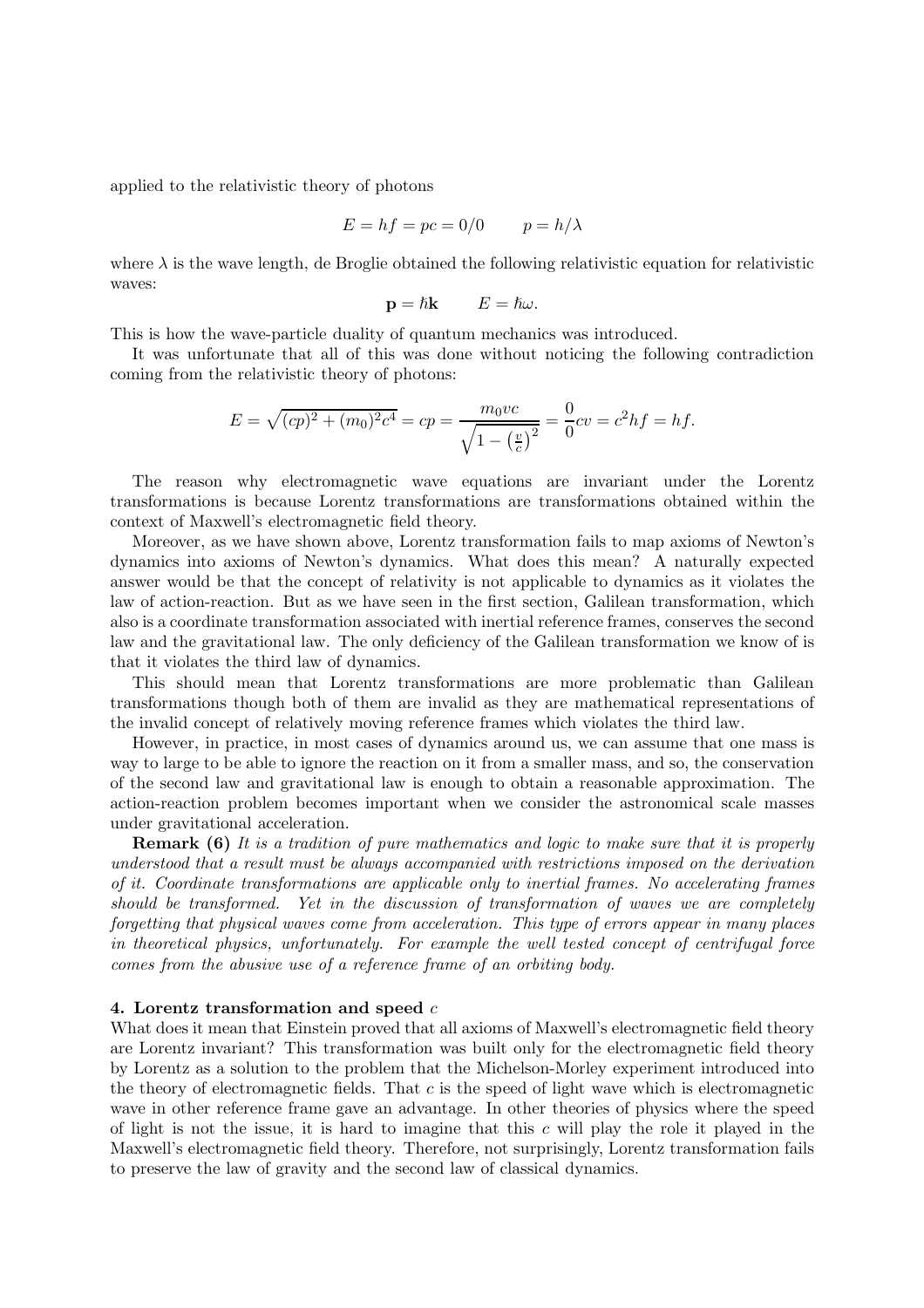Maxwell's electromagnetic field theory is incomplete for a description of electrodynamics. Electrodynamics assumes classical dynamics as an underlying theory. This part was omitted by Maxwell and proponents.

This problem surfaced explicitly in Lorentz force. Lorentz force, which depends also upon the speed, contradicts the second law, which asserts that the force should be dependent upon acceleration, not speed.

On the one hand the Galilean transformation preserves the second law and the gravitational law, and on the other hand Lorentz transformation fails to do so. This important fact has never been noticed before.

Einstein faced problems in showing the invariance of all axioms of Maxwell under the Lorentz transformation. Some of the axioms had to be translated into equivalent ones. This is rather expected. The problem is that J is not a force field. It is a different monstrosity that was challenged when Maxwell put it in his axiomatic theory of electromagnetic fields. J is defined in terms of **v**. Lorentz transformation has a problem with transforming **v**, more specifically, relativistic addition of speeds. The argument goes as follows:

Assume three inertial frames  $F1$ ,  $F2$  and  $F3$ . Let v and v' be the mutual speed between  $F1$ and F2, and F2 and F3, respectively. As these speeds are used to define the gamma factor, they must be pre-relativistic speeds, i.e. classical speeds. So,  $v + v'$  is the mutual speed between  $F1$  and  $F3$ .

The Lorentz transformation  $L$  between  $F1$  and  $F3$  is defined as

$$
x' = \frac{(x - (v + v')t)}{\sqrt{1 - (v + v')^2/c^2}}, \quad y' = y, \quad z' = z, \quad t' = \frac{\left(t - \frac{(v + v')x}{c^2}\right)}{\sqrt{1 - (v + v')^2/c^2}}.
$$

Let L and L' be Lorentz transformations from F1 to F2, and from F2 to F3

$$
x' = \frac{(x - vt)}{\sqrt{1 - v^2/c^2}}, \quad y' = y, \quad z' = z, \quad t' = \frac{\left(t - \frac{vx}{c^2}\right)}{\sqrt{1 - v^2/c^2}}.
$$

$$
x^{"} = \frac{\left(x' - v't'\right)}{\sqrt{1 - (v')^2/c^2}}, \quad y^{"} = y', \quad z^{"} = z', \quad t^{"} = \frac{\left(t' - \frac{v'x'}{c^2}\right)}{\sqrt{1 - (v')^2/c^2}}.
$$

respectively. It is clear that  $L \neq L' \circ L$  where  $L' \circ L$  is the mathematical composition of L and  $L'.$ 

It is contested by the mainstream that in the special theory of relativity calculating  $v + v'$ is the wrong thing to do. It is claimed that this addition should be replaced by the relativistic addition (transformation) of speed

$$
v \oplus v' = \frac{v - v'}{1 - vv'/c^2}.
$$

This is to say that L should be

$$
x" = \frac{(x - (v \oplus v')t)}{\sqrt{1 - (v + v')^2/c^2}}, \quad y" = y, \quad z" = z, \quad t" = \frac{\left(t - \frac{(v \oplus v')x}{c^2}\right)}{\sqrt{1 - (v + v')^2/c^2}}.
$$

If so, then why is  $v + v'$  not replaced by  $v \oplus v'$  in the gamma factor? Also we have a problem with  $(v \oplus v')$  in the Lorentz transformation as Lorentz transformation is the agent that introduces the concept of relativity and one cannot use already relativistic concept  $v \oplus v'$  to define such a transformation. This is a conceptual vicious circularity. The shear reason that this kind of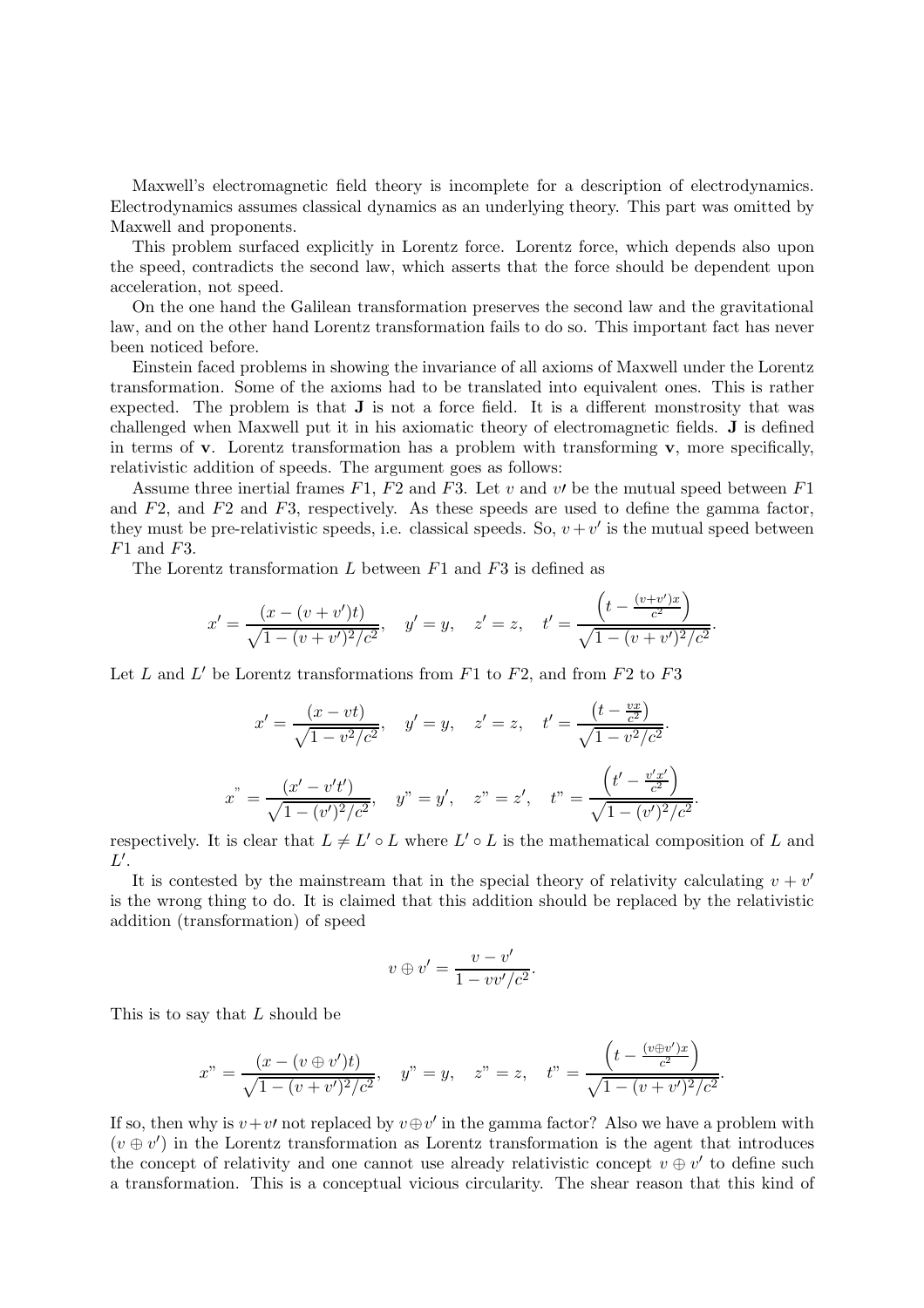addition works for composing Lorentz transformations does not justify its use. Unfortunately this version of L still fails  $L = L' \circ L$ . Mathematically, Lorentz transformations are linear transformations from 4D space to itself. So, it is highly irregular that algebraic composition of such transformations is not the desired transformation.

Conceptually,  $(v+v')$  is the classically measured speed. The reason why  $(v \oplus v')$  was introduced in the numerator part is because the classical addition  $(v + v')$  does not work for relativistic addition of speeds. As the relativistic addition  $(v \oplus v')$  is introduced by a relativistic argument, it is viciously circular to use this relativistic version in the gamma factor.

Moreover, mathematically we have a problem too. It is naturally expected that  $x''/t''$  will serve as the observed speed  $v \oplus v'$ . There is no way to prove that they are equivalent. Here is a simple calculation that leads to this conclusion.

$$
\frac{x''}{t''} = \frac{(x - (v \oplus v')t)}{(t - \frac{(v \oplus v')x}{c^2})} = \frac{c^2(x - (v \oplus v')t)}{c^2t - (v \oplus v')x} = \frac{c^2x - c^2(v \oplus v')t}{c^2t - (v \oplus v')x}.
$$

Note that even if we replace the classical  $v + v'$  in gamma factor with relativistic  $v \oplus v'$ , the above calculation holds.

Now assume that

$$
\frac{c^2x - c^2(v \oplus v')t}{c^2t - (v \oplus v')x} = v \oplus v'.
$$

Then we have

$$
c^{2}x - c^{2}(v \oplus v')t = (v \oplus v')(c^{2}t - (v \oplus v')x.\nc^{2}x = 2c^{2}(v \oplus v')t - (v \oplus v')^{2}x\nc^{2}x + (v \oplus v')^{2}x = 2c^{2}(v \oplus v')t\n\frac{x}{t} = \frac{(v \oplus v')^{2}}{c^{2} + (v \oplus v')^{2}}.
$$

There is no reason for this to be true.

Empirically speaking, even though it could be possible to measure v, what about  $v$ ? It is next to impossible to measure  $v + v'$ , is it not? If v is the speed of a star A moving away from us in distance and if  $v'$  is the speed of another star B moving away from A, then how can we measure the v' and so  $v + v$ ?

In case of axioms of electromagnetic fields, there is no v involved and this is why there was no difficulty for the invariance of the field equations of Maxwell.

Despite all of this, there are some positive results concerning the transformation of wave equations. Unlike Galilean transformation, Lorentz transformation maps electromagnetic wave equations into electromagnetic wave equations. The reason for this is straightforward. This transformation assumes that the constant c is the speed of light in any inertial reference frame.

**Remark (7)** Again, the above claim is false. As we will see later in **Section 6**, the claim that Lorentz transformations map wave equations into wave equations is false even for electromagnetic wave equations.

## 5. Is Schrödinger's wave equation relativistic?

## 5.1. De Broglie relation

De Broglie obtained the following relativistic transformation of a plane wave for a wave invariant under the Lorentz transformation (we call it a "relativistic wave"):

$$
k'_x = \frac{1}{\sqrt{1 - (v/c)^2}} \left( k_x - v\frac{\omega}{c^2} \right), \quad k'_y = k_y, \quad k'_z = k_z, \quad \omega' = \frac{(\omega - \nu k_x)}{\sqrt{1 - (v/c)^2}}
$$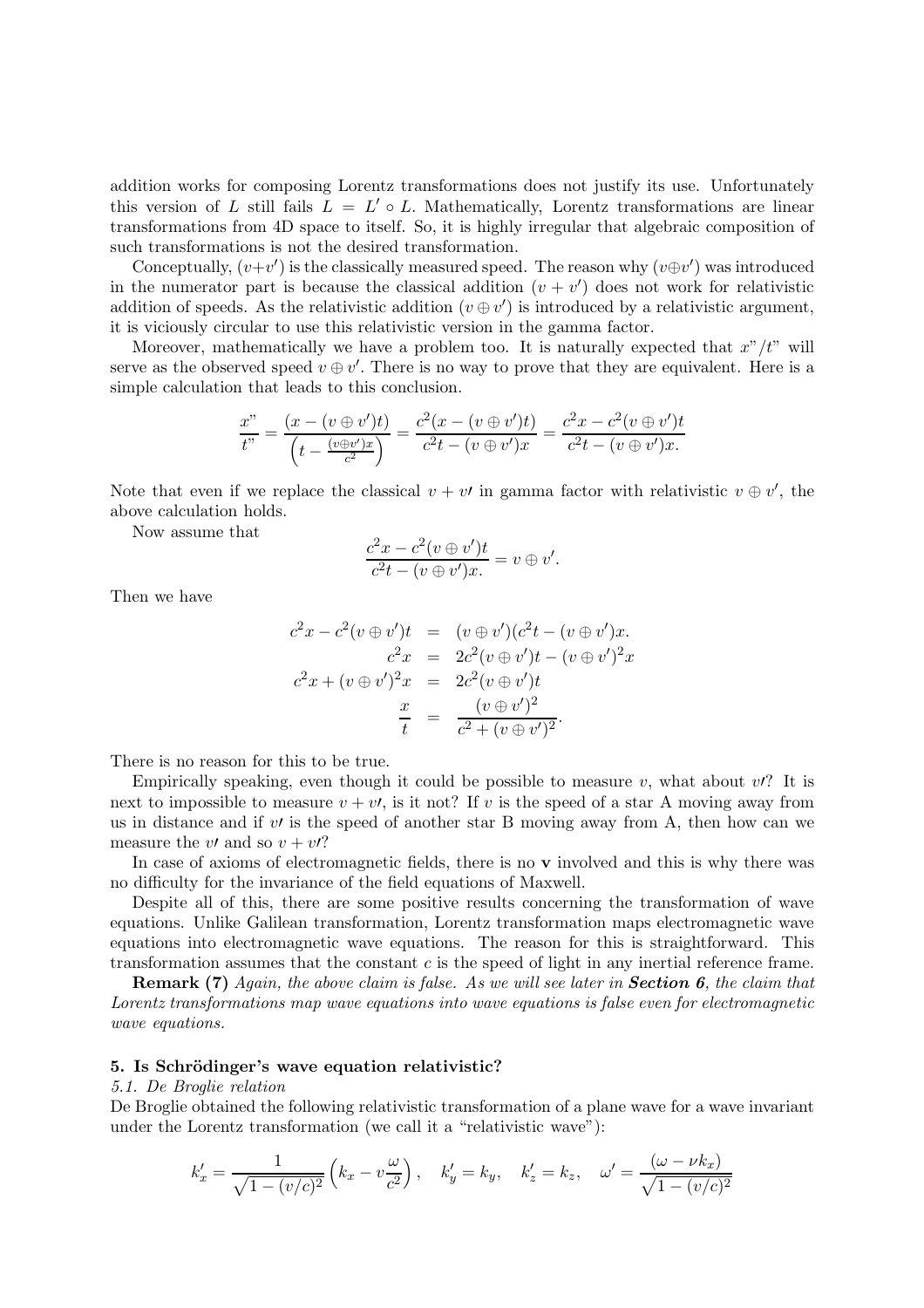where  $\mathbf{k} = (k_x, k_y, k_z)$  is the wave vector and  $\omega$  is the frequency. We denote the wave number  $|\mathbf{k}|$ by k. So,  $k = |\mathbf{k}|$ . This restriction to relativistic waves is in place because otherwise the wave phase  $\mathbf{k} \cdot \mathbf{r} - \omega t$  would not be invariant under the Lorentz transformation. Using the analogy between this and the momentum-energy transformation

$$
p'_x = \frac{1}{\sqrt{1 - (v/c)^2}} \left( p_x - v \frac{E}{c^2} \right), \quad p'_y = p_y, \quad p'_z = p_z, \quad \omega' = \frac{(E - \nu p_x)}{\sqrt{1 - (v/c)^2}}
$$

where  $\mathbf{p} = (p_x, p_y, p_z)$  is the momentum vector and E is the energy, de Broglie proposed the following association between a particle and a wave (called matter wave):

$$
\mathbf{p} = \hbar \mathbf{k} \quad E = \hbar \omega
$$

where  $\hbar$  is a constant. It is called de Broglie relation. Though it resembles Einstein's particlewave duality

$$
E = hf = pc \quad p = h/\lambda
$$

where  $\lambda$  is the wave length, there is a fundamental difference.

There are several issues to be discussed.

- (i) Unlike the photon-light duality where the speed of photon and that of light are equal, the phase speed of matter wave and the speed of particle can be different.
- (ii) De Broglie further assumed that, associated with a particle with speed  $V$ , was a wave having phase speed  $w = \omega/k$ . This association requires further explanation.
- (iii) De Broglie also assumed that the energy in the wave traveled along with a group speed  $v_q = d\omega/dk$ , which was identical to the particle's speed V. Here it is not quite clear what did he mean by "energy" in the wave. The de Broglie relation above is only a hypothesis based upon the above mentioned analogy of wave vector-frequency transformation and momentum-energy transformation. Certainly this does not yield the concept of energy in the wave.

De Broglie assumed that  $c^2(\omega/c^2 - k^2)$  is invariant under the relativistic transformation as an analogy to the relativistic invariance of  $c^2(E/c^2 - p^2)$ . Thus,

$$
c^2(\omega/c^2 - k^2) = constant = C.
$$

From this, it follows that

$$
2\omega/c^2 \frac{d\omega}{dk} - 2k = 0.
$$

This leads to

$$
v_g = \frac{d\omega}{dk} = \frac{c^2k}{\omega}
$$

.

As the phase speed is  $w = \omega/k$ , we have

$$
v_g = \frac{c^2}{w}.
$$

It now follows that either the phase speed w or the group speed  $v<sub>q</sub>$  could exceed c, but not both. We do not know what this means for the special theory of relativity, which asserts that nothing moves faster than the speed  $c$ .

All of this is relative to the *analogy-based hypothesis* that a particle with speed  $v$  has a wave dual called matter wave whose group speed is  $v_q$  and whose phase speed is  $w = \omega/k$ . A particle in motion carries energy and so it is expected that the wave dual of this particle also carries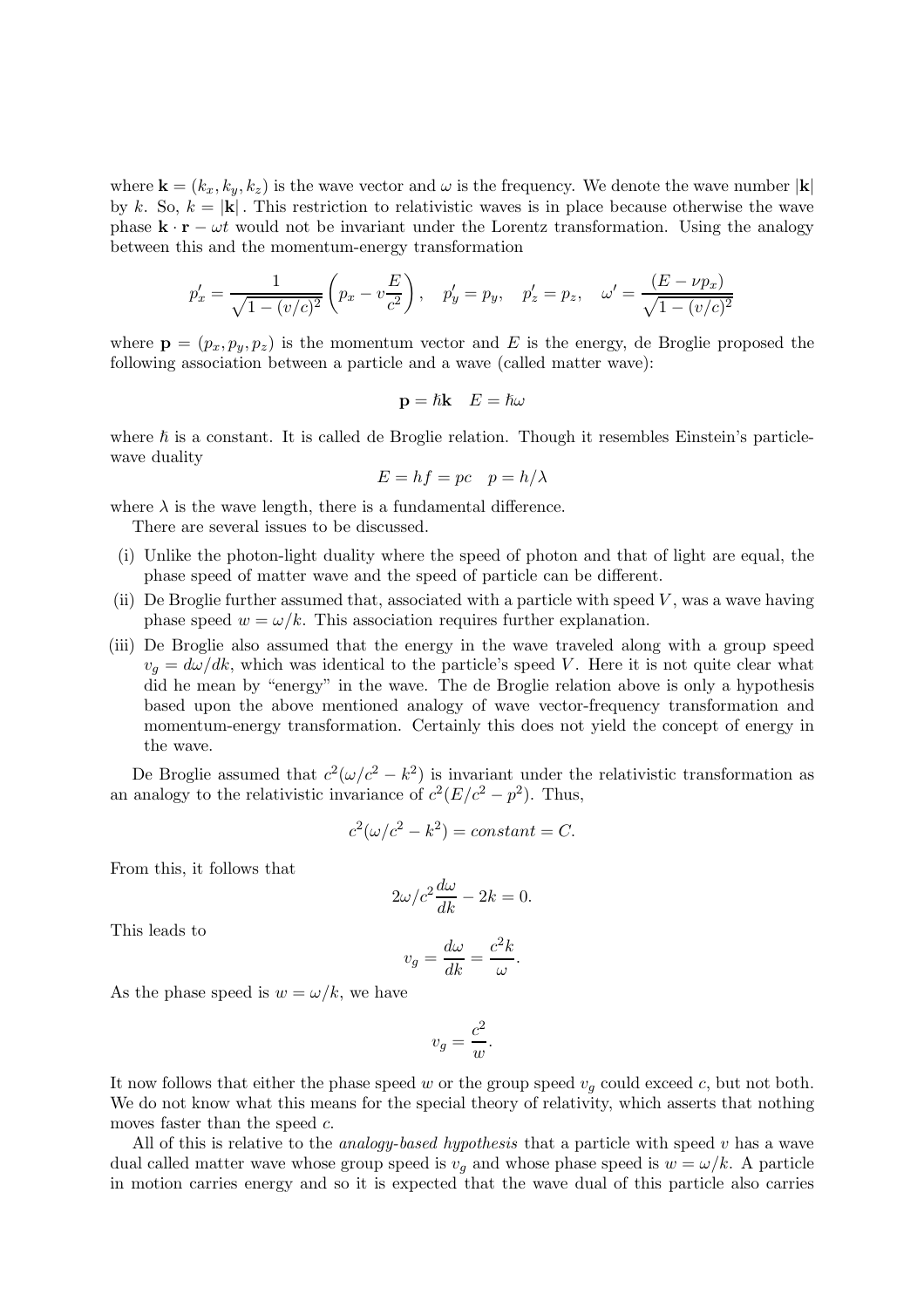energy of the same amount if the energy conservation law is to be respected. But according to wave mechanics, for a wave to carry energy it has to have wave medium. A concern we have is that de Broglie's wave is a mathematical wave that appears to have no wave medium, just like that electromagnetic wave carries energy without having wave medium. We have already pointed out that electromagnetic field which carries electromagnetic waves is a fiction, a counter-factual modality that plays no ontological role in physics. So, what happened to the energy issue of the matter wave? This is not the case with de Broglie waves.

However, it is not clear why we have to choose Lorentz transformed version over Galilean transformed version. That the Galilean transformation of a wave function is a wave function, seems to suggest that the theory of Lorentz transformation of wave functions is rather selfserving. That Lorentz transformation came from time dilation and length contraction, which causes paradoxes (contradictions), seems to suggest that there are more fundamental things that have to be reexamined in the theory of Lorentz transformations. Indeed, almost all waves that wave mechanics works on are not relativistic. The only familiar waves that are relativistic are the electromagnetic waves. But this is overshadowed by the fact that the electromagnetic theory, which gave birth to the electromagnetic waves, is not relativistic either. The most basic axioms of this theory, the Coulomb's laws, are not relativistic as we have established above. So, the claim that electromagnetic waves are relativistic strongly suggests that the theory of electromagnetism is inconsistent.

**Remark (8)** As we will see later in **Section 6**, the claim that Lorentz transformations map wave equations into wave equations is false even for electromagnetic wave equations.

#### 5.2. Schrödinger's wave equation

Schrödinger used Hamilton's energy dynamics for the particle theory and applied de Broglie's pilot wave theory to produce a wave-particle duality that looks after the energy issue of de Broglie's relation.[\[27\]](#page-22-1)[\[8\]](#page-21-2)

All waves propagated along the x-axis obey the following wave equation

$$
\frac{\partial^2 \Psi}{\partial x^2} = \frac{1}{\omega^2} \frac{\partial^2 \Psi}{\partial t^2}
$$

where  $\Psi(x, t)$  is the wave function and  $\omega$  is the wave speed.

Here, we consider the wave function  $\Psi$  whose square yields the probability of locating a particle at any point in the space. We consider only systems whose total energy  $E$  is constant and whose particles move along the  $x$ −axis and are bound in space. Then the frequency associated via the de Broglie relation, which is hypothetical and relativistic, with the bound particle is also constant, and we can take the wave function  $\Psi(x, t)$  to be

$$
\Psi(x,t) = \psi(x)f(t).
$$

As the frequency is assumed to be precisely defined,

$$
f(t) = \cos 2\pi \nu t.
$$

So, we have

$$
\frac{\partial^2 \psi}{\partial x^2} = -\left(\frac{2\pi}{\lambda}\right)^2 \psi = -\left(\frac{p}{h}\right)^2 \psi
$$

where the wave length is  $\lambda = \omega/\nu$  and the momentum of the particle is  $p = h/\lambda$ .

We take the particle of mass m to be interacting with its surroundings through a potentialenergy function  $V(x)$ . The total energy of the system is given by

$$
E = E_k + V = \frac{p^2}{2m} + V
$$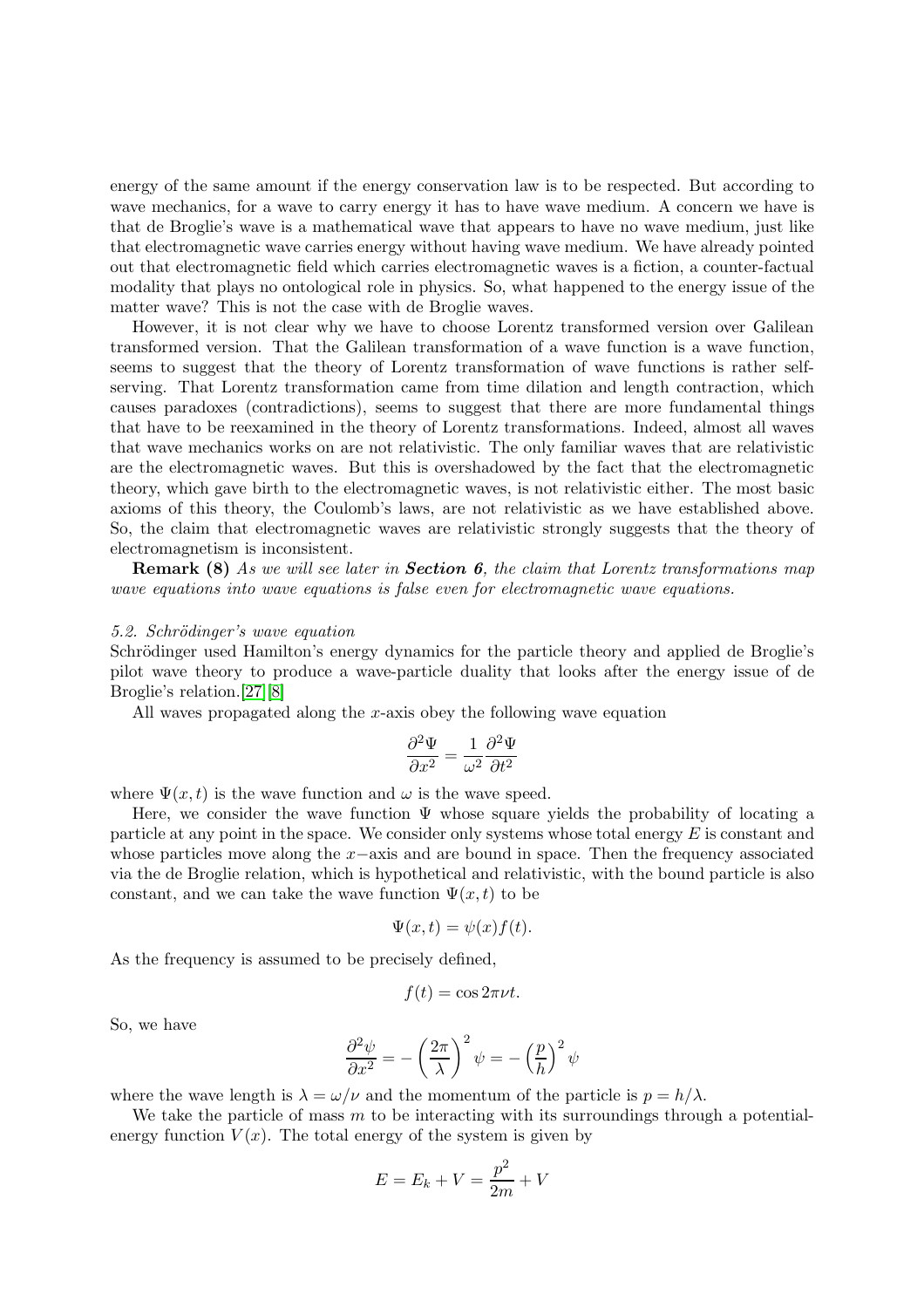where  $E_k$  is the kinetic energy of the particle. Then we have

$$
p^2 = 2m(E - V)
$$

and we have

$$
\frac{\hbar^2}{2m}\frac{\partial^2\psi}{\partial x^2} + (E - V)\psi = 0.
$$

So,

$$
-\frac{\hbar^2}{2m}\frac{\partial^2\psi}{\partial x^2} + V\psi = E = i\hbar\frac{\partial\psi}{\partial t}.
$$

This equation is called (non-relativistic) Schrödinger wave equation as the energy equation involves non-relativistic mass  $m$  and it is not invariant under the Lorentz transformation. This does not mean that quantum mechanics is a non-relativistic theory however. The derivation of Schrödinger wave equation involved de Broglie relation which is nothing but a relativistic theory.

We observe an issue with the above argument. It is claimed that

$$
\frac{\partial^2 \Psi}{\partial x^2} = \frac{1}{\omega^2} \frac{\partial^2 \Psi}{\partial t^2}
$$

is the wave equation and

$$
-\frac{\hbar^2}{2m}\frac{\partial^2\psi}{\partial x^2} + V\psi = E = i\hbar\frac{\partial\psi}{\partial t}.
$$

is given as its example. This obviously becomes a wave equation only when  $V = 0$ .

As pointed out above, Schrödinger's wave equation is in fact not a wave equation as it is irreconcilable with the classical equation for waves. A further observation of its form indicates similarities between Schrödinger's equation and the diffusion equation used in describing density fluctuations in materials due to diffusion. The diffusion equation is given as

$$
\frac{\partial \phi(x,t)}{\partial t} = \nabla D(\phi, x)\phi(x,t)
$$

where  $\phi(x, t)$  is the density of the diffusing material at position x and time t, and  $D(\phi, x)$  is the diffusion coefficient for density  $\phi$  at position x. When D is constant, the equation reduces to

$$
\frac{\partial \phi(x,t)}{\partial t} = D\nabla^2 \phi(x,t).
$$

which is a partial differential equation with first derivative in time and second derivative in position, just like the Schrödinger's equation. This particular form of diffusion equation was proposed by Fourier in 1822 to describe the heat distribution in a given region of a material over a particular time and hence is sometimes referred to as "heat equation".[\[13\]](#page-21-3)

A crucial difference between the Schrödinger equation and the diffusion equation is that the coefficient in the latter  $(D)$  is real, while in the former it is complex. Consider for instance the equation for a free particle:

$$
\frac{\partial \psi(x,t)}{\partial t} = \frac{i\hbar}{2m}\nabla^2 \psi(x,t).
$$

This difference makes the solutions to the diffusion equation decay with time (gradient), while the solutions to the Schrödinger's equation oscillate (wave). Note however that originally, before the Born interpretation became common, Schrödinger attempted to interpret the wavefunction as electronic charge distribution in space (with charge density at position  $x$  and time  $t$  proportional to  $|\psi|^2$ ): "the charge of the electron is not concentrated in a point, but is spread out through the whole space [...] the charge is nevertheless restricted to a domain of, say, a few Angstroms,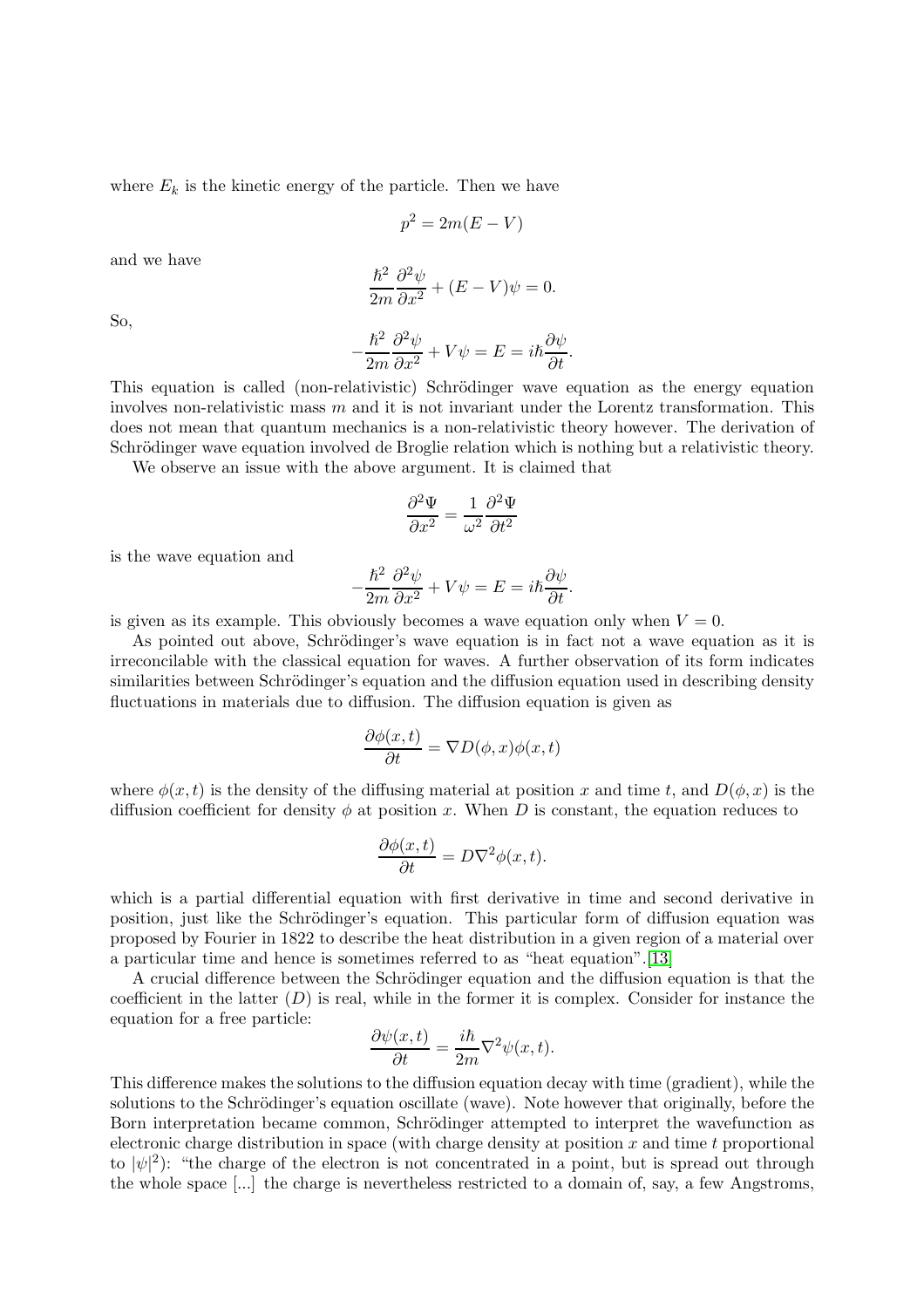the wavefunction  $\psi$  practically vanishing at greater distance from the nucleus."[\[27\]](#page-22-1) This would suggest his treatment of charge density as having a character of a radiation, indicating certain gradient properties.

It is unfortunate that the name "wave equation" became the common name for Schrödinger's equation, thereby confusing the classical wave equation with a formalism lacking grounding in ontology. It appears that the Schrödinger equation is an attempt at merging the concept of wave-particle duality with the treatment of electronic charges in terms of density distribution. Regarding the former, Schrödinger himself had reservations assuming the veracity of matter waves, justifying the concept by stating that neglecting de Broglie's waves leads to serious difficulties in atomic mechanics. Regarding the latter, Schrödinger himself noticed that this interpretation of wavefunction does not work for systems of multiple electrons.[\[28\]](#page-22-2)

Nevertheless, Schrödinger was aware of this problem and tried, unsuccessfully, to make his wave equation relativistic. Later, Gordon, Klein and Dirac attempted to resolve this problem in the development of the quantum electrodynamics.

With all of this, it is clear why Schrödinger failed to show that his wave equation for particles is relativistic. To make the matter even worse, Schrödinger's equation is not relativistic, and thus a quantization of such an equation is impossible because de Broglie's quantization of waves worked only for relativistic waves.

Instead of relativising Schrödinger's wave equation, Gordon and Klein quantized relativistic energy-momentum equation of Einstein by replacing energy variable and momentum variable with quantum energy operator and quantum momentum operator. This however does not make the Schrödinger wave equation relativistic and therefore does not compensate for the deficiency stated above.

**Remark (9)** The energy-momentum relation is a consequence of the relativistic energy equation  $e = mc^2$  which is false. Here, m is the relativistic mass  $m_0/\sqrt{1-(v/c)^2}$  which is obtained through a thought experiment that assumed that v is constant. With this Einstein obtained relativistic second law  $P = mv$ . By taking a time derivative, Einstein then obtained the relativistic second law  $F = dP/dt = v dm/dt + m dv/dt$ . This lead him to conclude that  $e = mc^2$ . Unfortunately, v is a constant, which leads to  $e = 0$  instead. As Einstein pointed out, if  $e = mc^2$ fails, the entire modern physics fails.

Dirac took advantage of the Gordon-Klein equation and derived a relativistic theory of electrons which yielded the positron and opened a gate to quantum electrodynamics which is considered the most successful theory of physics in history.

#### 6. Are wave equations really relativistic?

Now we have reached the point where the question has to be asked whether the wave equations really represent waves that appear in physics correctly. Another question is whether the Lorentz transformation which seemingly maps electromagnetic wave equations to electromagnetic wave equations does so with ontological background.

The Galilean transformation fails to conserve electromagnetic wave equations and the Lorentz transformation conserves electromagnetic wave equations. It seems to be the only reason why Lorentz transformation replaced Galilean transformation. The Galilean relativity theory was rejected (except the faulty interpretation of the Michelson-Morley experiment) because it failed to map electromagnetic wave equations to electromagnetic wave equations. So, if can be safely said that as far as the wave theory is concerned, it was the failure to conserve electromagnetic wave equations which dethroned the Galilean transformation.

Here we have to ask whether the wave equations are the basic axioms of physical theories. Clearly not. They are the product of the basic axioms under certain circumstances. So, logically there is no convincing reason why such secondary equations must be conserved under coordinate transformations.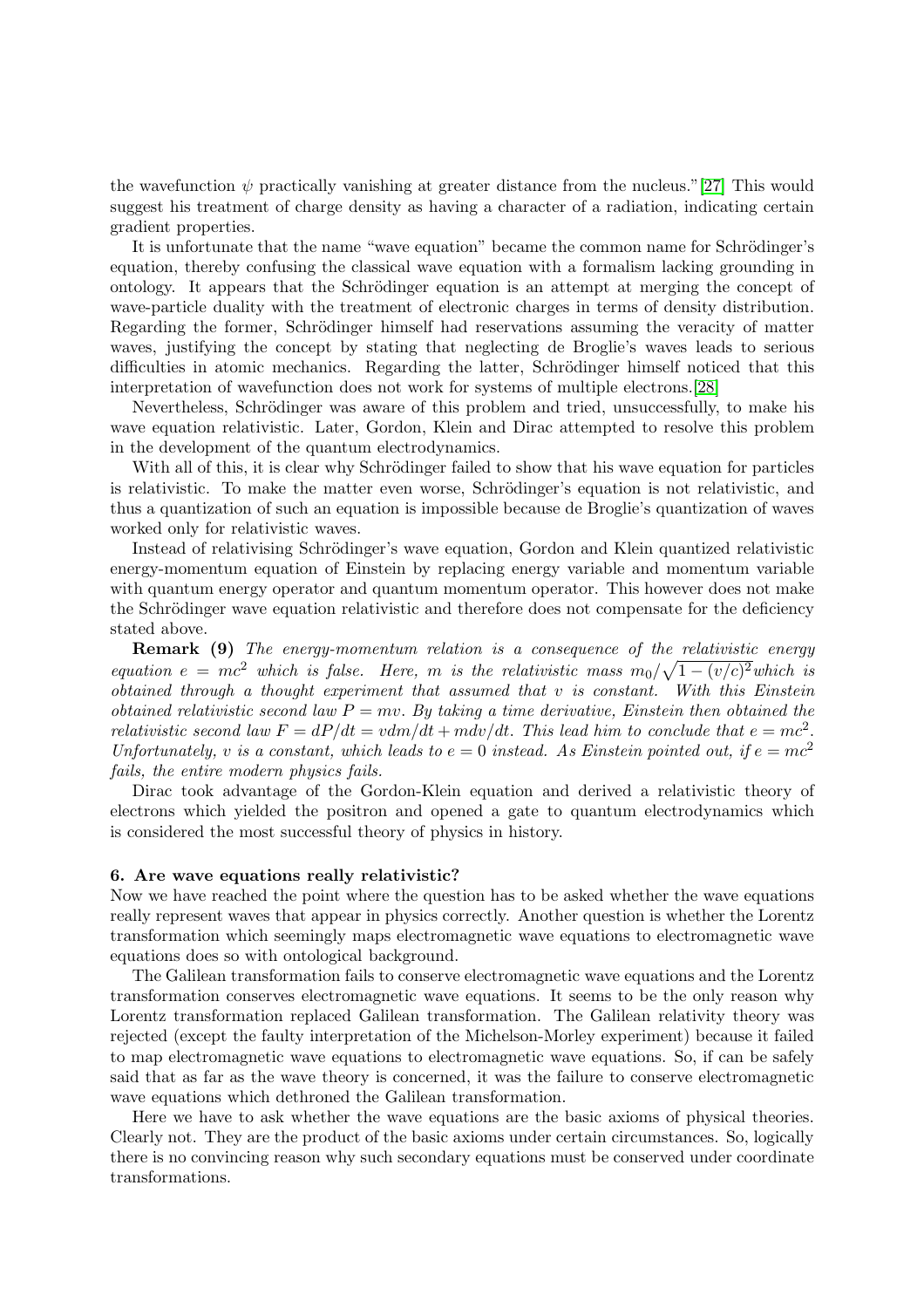But to make the argument more articulate, let us discuss the issue in a more general setting.

$$
\frac{\partial \psi(x',t')}{\partial x} = \frac{\partial \psi(x',t')}{\partial x'} \frac{\partial x'}{\partial x} + \frac{\partial \psi(x',t')}{\partial t'} \frac{\partial t'}{\partial x} \n= \frac{\partial \psi(x',t')}{\partial x'} \frac{\partial \gamma(x-vt)}{\partial x} + \frac{\partial \psi(x',t')}{\partial t'} \frac{\partial \gamma(t-\frac{vx}{c^2})}{\partial x} \n= \gamma \frac{\partial \psi(x',t')}{\partial x'} - \frac{\gamma v}{c^2} \frac{\partial \psi(x',t')}{\partial t'}
$$

Similarly,

$$
\frac{\partial \psi(x',t')}{\partial t} = -\gamma v \frac{\partial \psi(x',t')}{\partial x'} + \gamma \frac{\partial \psi(x',t')}{\partial t'}
$$

Then,

$$
\frac{\partial^2 \psi(x',t')}{\partial x^2} = \left(\gamma \frac{\partial}{\partial x'} - \frac{\gamma v}{c^2} \frac{\partial}{\partial t'}\right) \left(\gamma \frac{\partial}{\partial x'} - \frac{\gamma v}{c^2} \frac{\partial}{\partial t'}\right)
$$

$$
= \gamma^2 \frac{\partial^2}{\partial x'^2} - 2 \frac{\gamma^2 v}{c^2} \frac{\partial^2}{\partial x' \partial t'} + \frac{\gamma^2 v^2}{c^4} \frac{\partial^2}{\partial t'^2}
$$

And similarly,

$$
\frac{\partial^2 \psi(x',t')}{\partial t^2} = \gamma^2 v^2 \frac{\partial^2}{\partial x'^2} - 2\gamma^2 v \frac{\partial^2}{\partial x' \partial t'} + \gamma^2 \frac{\partial^2}{\partial t'^2}
$$

With this, the wave equation now becomes

$$
\gamma^2 \frac{\partial^2}{\partial x'^2} - 2 \frac{\gamma^2 v}{c^2} \frac{\partial^2}{\partial x' \partial t'} + \frac{\gamma^2 v^2}{c^4} \frac{\partial^2}{\partial t'^2} = \frac{1}{\omega^2} \left( \gamma^2 v^2 \frac{\partial^2}{\partial x'^2} - 2 \gamma^2 v \frac{\partial^2}{\partial x' \partial t'} + \gamma^2 \frac{\partial^2}{\partial t'^2} \right).
$$

This is valid only under the condition  $v = c = \omega$ . The second equality comes from the fact that  $\omega$  is the wave speed. The first equation implies that the frame speed is c which is not possible in the special theory of relativity. This means that Einstein's claim that the electromagnetic wave equation is invariant under the Lorentz transformation is invalid. It is a well understood fact that there is no reference frame for light at the pain of contradiction.

We summarize the results thus far as follows:

Conclusion (1) Lorentz transformation fails to conserve all wave equations including electromagnetic wave equations.

Conclusion (2) Lorentz transformation serves no imaginable purpose. It fails the conservation of the third law, that of the second law, that of gravitational law, that of Coulomb's law. Now we also know that it does not conserve even the electromagnetic wave equations. This removes the claim that Einsteinian relativity theory is more appropriate than Galilean relativity theory. Naturally, Lorentz transformation does not conserve wave functions either.

Conclusion (3) All of this is a consequence of the wrong interpretation of Michelson-Morley's experiment. As we demonstrated previously [\[18\]](#page-22-3), the Michelson-Morley experiment showed that one cannot detect v in  $c + v$  in the way we measure the speed of light. Hence it appears that the problems in modern physics started from the Michelson-Morley experiment.

Galilean transformation conserves all of the basic laws and constructs of physics except the third law and the wave equation. The only issue with this transformation is that it is based upon the faulty concept of moving reference frames. To see the problem with moving reference frames, assume a train runs on a track. When the tip of the train's power pole touches the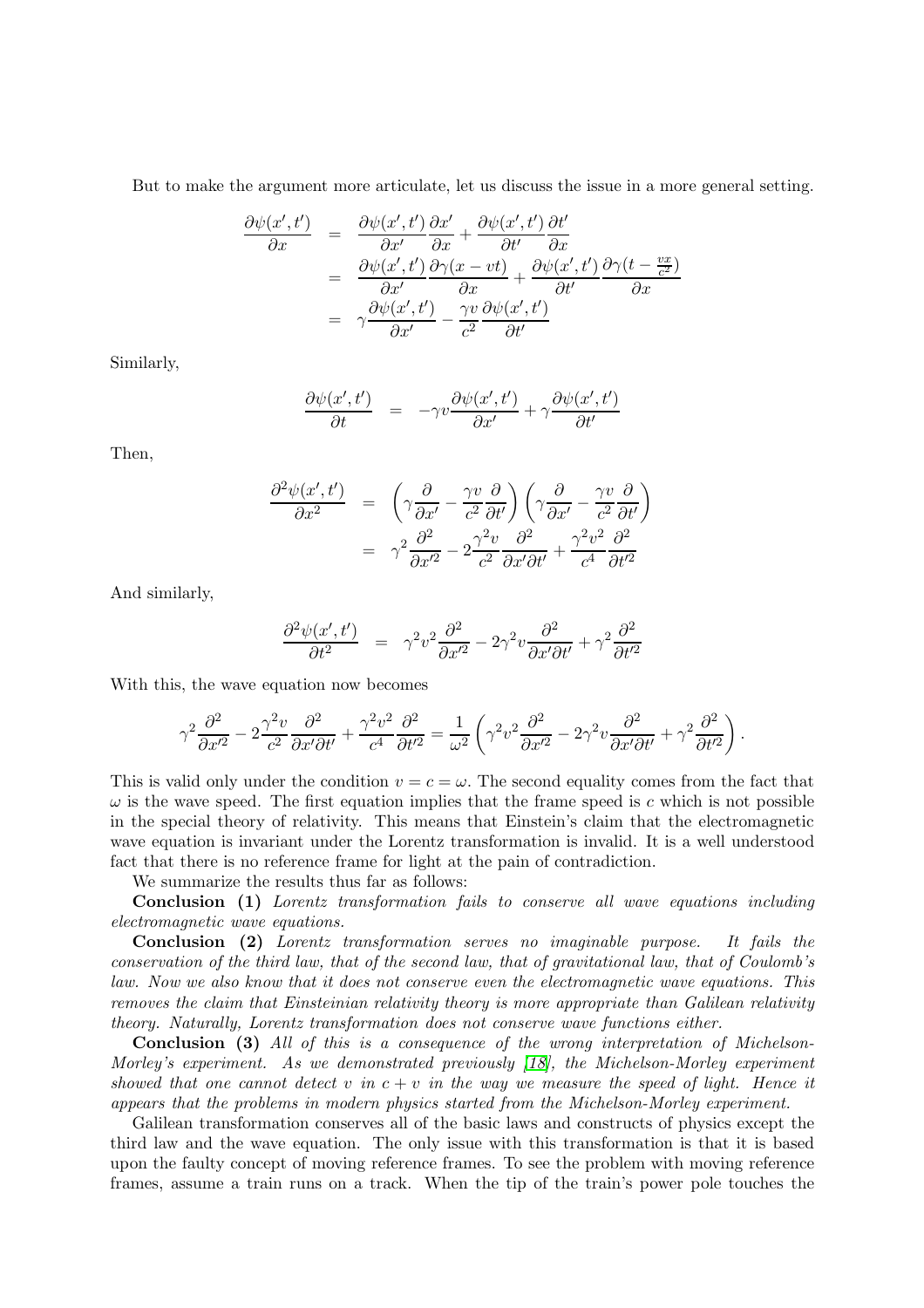power line at point A, a spark occurs at A. An observer located in the train straight down from the tip A of the power pole will observe that this light comes straight down to him/her from point A. But as point A also is a stationary point of the power line, the observer will also see that the light reaches him/her diagonally from point A on the power line.[\[17\]](#page-22-4)

Mathematically this problem can be explained as follows: in geometry one cannot move any point in geometric spaces as doing so breaks the metric structure of geometric spaces. One cannot move a point 5 to the position of point 3 and vice versa as this breaks the metric topology of the real number line. This is why Newton did not attempt to move any geometric points. Instead he reduced a physical body to a point body and moved it inside a geometric space. If we cannot move even a single point in a geometric space, how can we move the entire space itself inside another space? If we move a point 5 on a real line then what is the function that describes such motion?

Topologist René Thom pointed out there is no point in geometry. In geometry we must assume that mysterious linear ordering among real points. This makes the geometry a continuum. Mathematical logician (the founder of model theory) Abraham Robinson expressed this in terms of infinitesimals. Points are all "glued" together by invisible infinitesimals. In the end, standard real analysis and infinitesimal calculus do the same thing.

#### 7. Relativistic transformations and 4D spacetime

A motion in the 3D space is a function  $f(t) = (x, y, z)$ . This can be expressed as a line graph in the 4D spacetime. If the speed of the motion is constant, the graph is a straight line, and if it is under acceleration, then the graph is a curved line. When we apply a Galilean transformation to this graph, then the resulting graph is a translated line.

$$
f(t) = (x - vt, y, z).
$$

However, when we apply Lorentz transformation to this graph, due to time dilation and length contraction combined, the resulting graph becomes incomprehensible. So, the resulting graph is unusable for the purpose of physics. In symbols, the resulting "motion" becomes the graph of

$$
f\left(\frac{1}{\sqrt{1-(v/c)^2}}\left(t-\frac{vx}{c^2}\right)\right)=\left(\frac{1}{\sqrt{1-(v/c)^2}}\left(x-vt\right),y,z\right).
$$

This is expected as under the Lorentz transformation time and space coordinates are interdependent.

#### 8. Dirac's aether theory

As can be seen in the vortex theory, which we will discuss in the next section, the whole philosophy of aether theory is to "squeeze out" particles from a continuum. At the most fundamental level, as René Thom pointed out, this is impossible as it destroys the topology of the continuum. The difficulty the classical aether theory had is naturally expected because of the nature of continuum.

Dirac was the first who managed to create this paradigm upon the quantum field which is the quantization of classical field using the mathematical tool of Fourier expansion.[\[10\]](#page-21-4) In this method, Dirac did not create a geometric point as the quanta. He created a finite approximation of infinite Fourier expansion as a particle. So, Dirac's particles are infinitary objects described by waves.

This project started with a new theory of photons proposed by Planck, which Planck himself did not take seriously and presented as a purely mathematical convention arising from graph fitting as the last resort to resolve the mystery of the blackbody radiation. Planck presented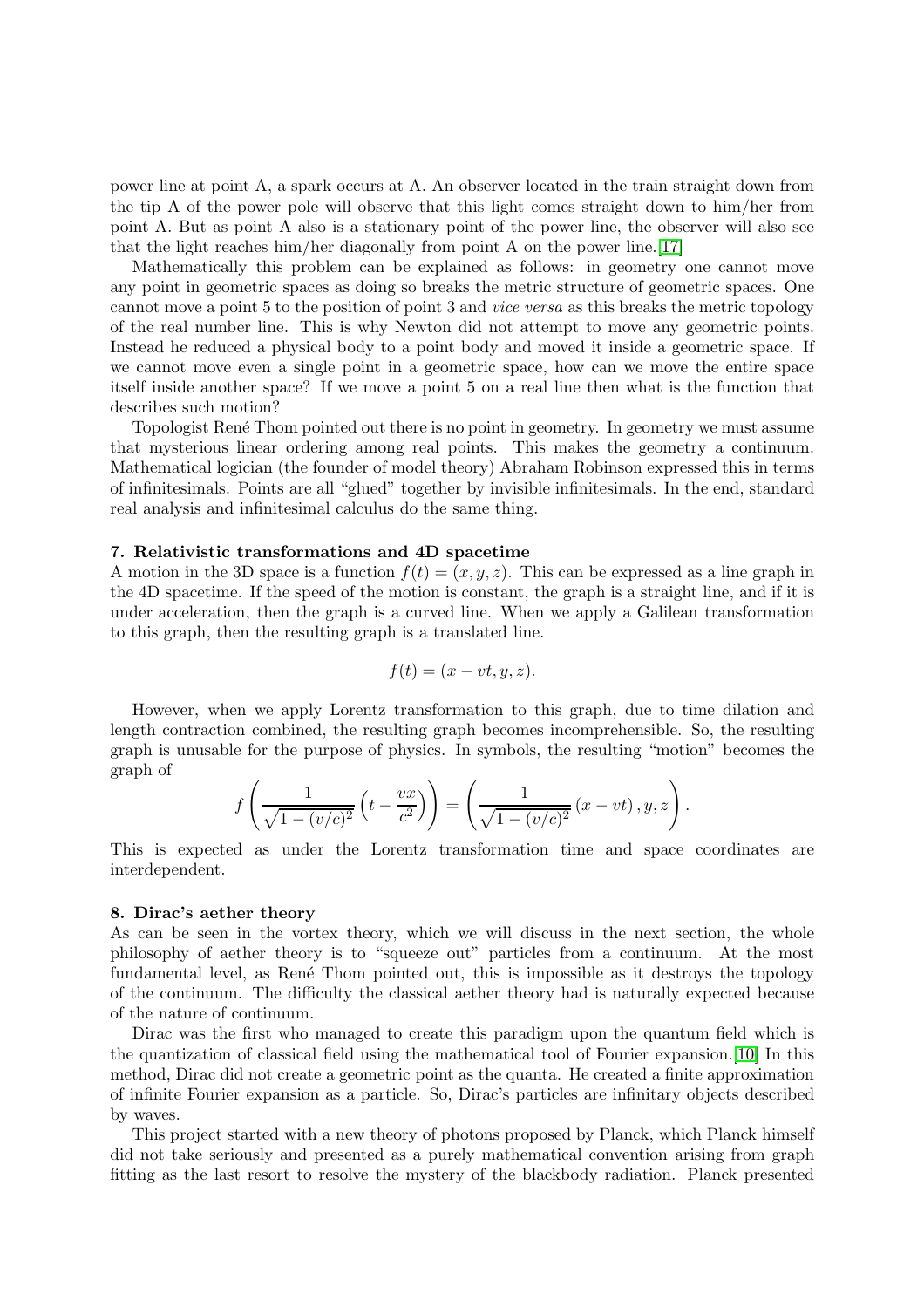the argument that if one accepts that the minimum energy carried by the electromagnetic wave is  $hf$ , where f is the frequency of the wave and h is a constant, which is now called the Planck constant, the infamous blackbody radiation problem is resolved. So, Planck proposed that the light wave of frequency f carries waves as  $nhf$ , where n is a natural number.

Under the assumption that the speed  $v$  of light in vacuum without conducting current is constant c, which came from Maxwell's theory of electromagnetism, Einstein concluded that the mass of Planck's particle (photon) must be 0 to avoid the relativistic energy

$$
e = mc^2 = \frac{m_0}{\sqrt{1 - (v/c)^2}}c^2
$$

of the photon become undefined (or diverge) where  $m$  is the rest mass of the photon. With this convention, Einstein took the energy equation for the photon to become

$$
e = 0/0 = hf.
$$

**Remark (10)** Einstein thought that since  $0/0$  is equivalent to  $0x = 0$ , and for the latter x can be any number,  $0/0$  can be any number and he chose it to be hf. However the difference between the two is such that the former involves division by 0, which is not allowed in mathematics, and the latter does not involve it.

As discussed above, this leads to yet another contradiction. The relativistic energy equation  $e = mc^2$  leads to the famous relativistic energy-momentum relation  $e = \sqrt{(cp)^2 + (m_0c^2)^2}$  which in turn leads to the following contradiction

$$
e = \sqrt{(cp)^2 + (m_0)^2 c^4} = cp = \frac{m_0 vc}{\sqrt{1 - \left(\frac{v}{c}\right)^2}} = \frac{0}{0}c^2 = c^2 hf = hf.
$$

Logically speaking the real problem with the Planck-Einstein photon theory is that the issue of blackbody radiation was an empirical refutation of the classical electromagnetic field theory of Maxwell. The convention Planck and Einstein presented, which turned out to be invalid as we have shown, did not repair the deficiency of Maxwell's theory. No change was made to Maxwell's theory after the Planck's proposal. So, these two mutually contradicting theories were combined together to produce another theory that makes opportunistic choice. Namely, when it comes to most of the classical part of electromagnetism, it uses the original Maxwell's theory and when it comes to the issue of the light waves, it chooses the Planck-Einstein addition, which contradicts Maxwell.

Dirac does not appear to have known of this fatal error of Planck-Einstein. But he was rightly unhappy with the *ad hoc* nature of the process of obtaining the equation  $e = 0/0 = hf$ . He concluded that obtaining photons from electromagnetic wave equation is the wrong thing to do. So instead, Dirac presented the photons through Fourier expansion of the vector potential. In this way, he managed to obtain a richer theory of photons. However, deducing photons through Fourier expansion of vector potential lacks in ontology. Also, the quantization of the charges and currents in the Maxwell's theory remained to be reviewed.

Dirac's solution to the problem of correctly quantizing charges and particles was to rely upon the Schrödinger wave equations. He found it impossible to quantize charges and particles as they are already particles. According to the basic principle of wave-particle duality, namely de Broglie relation, quantum particles must come from waves. So, Dirac first converted particles such as charges into the Schrödinger wave equations. Instead of going through von Neumann's quantization, Dirac used Fourier expansion of the solutions of the wave equations to create quantized particles. Particle interactions were modeled through the interference of the wave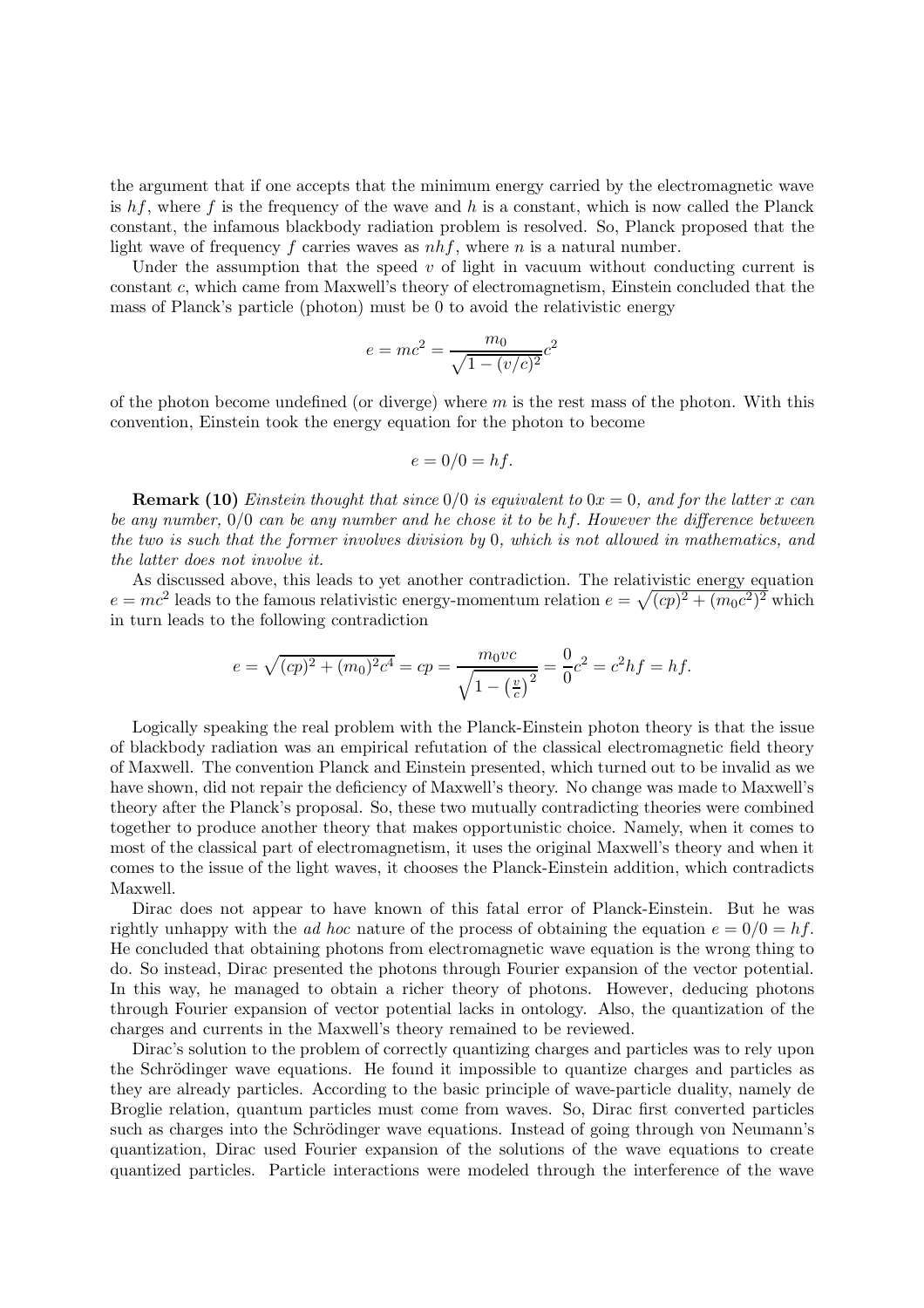equations derived from the particles. Through this process Dirac obtained more particle varieties and more interesting operators on particles such as the annihilation operators.

Unfortunately, as we have discussed in the section "Is Schrödinger's wave equation realtivistic?", Schrödinger's wave equations are not relativistic, meaning that they are not invariant under the Lorentz transformation in general. This means that the claim of Dirac that his new theory of quantum electrodynamics is relativistic is false as his quantization uses Schrödinger's wave equations. To make the matter even more confusing, Schrödinger's wave equation was obtained by applying de Broglie relation to classical Hamiltonian theory of particles and this relation is relativistic upon the assumption that the wave of de Broglie is relativistic (meaning Lorentz-invariant). Schrödinger's wave equation is not relativistic because Schrödinger misunderstood what de Broglie did. Schrödinger used de Broglie relation to convert classical Hamiltonian energy equation into a wave function. De Broglie did not associate a particle to a wave equation however. Indeed, what he did was the opposite. He associated a particle having relativistic energy and relativistic momentum with waves. His wave-particle duality is a one way association. Moreover de Broglie had to assume that the wave equation in his theory has to be relativistic, meaning that it is invariant under the Lorentz transformation. For such a relativistic wave equation, he associated a particle with energy and momentum.

In this way, the wave-particle duality of Schrödinger's is fundamentally flawed, putting the invalidity of relativity theory aside.

After all, as the relativity theory is inconsistent, there is no point in considering whether Dirac's theory is relativistic or not.

Moreover, Dirac quantized electromagnetic fields, which are not physical reality but a modality, through Fourier expansion to obtain photons. This makes Dirac's photons suffer from the same conceptual obscurity as Planck-Einstein's photons, which are also the product of quantizing (in a different way) electromagnetic waves, which are modal waves.

Regarding Feynman's quantum electrodynamics, despite some improvements such as leaving Hamiltonians behind and moving into the Lagrangian, this theory did not resolve the problem associated with Schrödinger's wave equations discussed just above.

Gordon-Klein's quantization of invalid relativistic energy-momentum equation of Einstein does not offer any solution to this fundamental problem that Schrödinger's wave equation is not relativistic. Replacing relativistic energy variable and relativistic momentum variable with energy operator and momentum operator in the faulty relativistic energy-momentum relation is not what a quantization should entail.

Below we posit some major questions regarding how quantum physics led to quantum electrodynamics.

- (i) There are many concepts of quantization. Namely, Planck-Einstein quantization of electromagnetic waves, de Broglie's quantization of associating relativistic waves with a particle with momentum and energy through analogy between the transformation of relativistic waves and transformation of energy-momentum, Schrödinger's quantization of converting classical particle equations into wave equations using de Broglie's relation, Dirac's quantization of electromagnetic fields through Fourier expansion, Dirac's quantization of particles expressed as Schrödinger wave equations through Fourier expansion, Gordon-Klein quantization of Einstein's energy-momentum relation, etc. Yet there is no study of how they are related.
- (ii) De Broglie's quantization, which plays key role in many quantizations as listed above, is not properly understood. This quantization works only for relativistic waves that are invariant under the Lorentz transformation. As the momentum-energy of de Broglie particle is related to the transformation of relativistic waves only through analogy, we cannot find a way to obtain a wave that is relativistic and represents the original particle. As Schrödinger's wave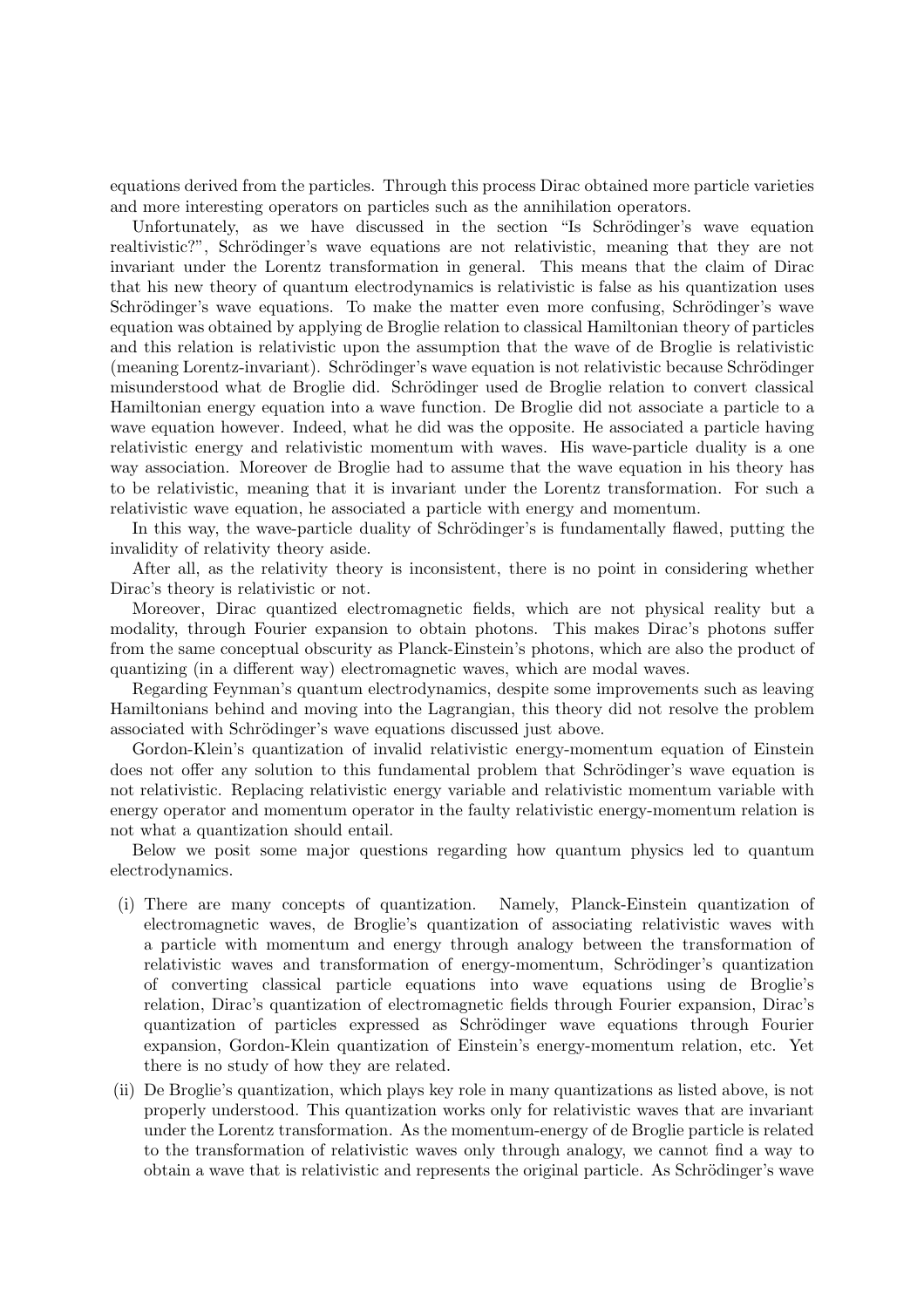was created using this obscure de Broglie relation, the validity of it is questionable. This makes Dirac's quantization of Schrödinger's wave questionable as well.

- (iii) When it comes to the Gordon-Klein equation, which is accepted as an alternative to the failed attempt of making Schrödinger's wave mechanics relativistic, this is an attempt to quantize a relativistic relation in an unprecedented way. Does replacing classical variables with corresponding Hermitian operators make the classical theory quantum?
- (iv) It is important to ask these questions instead of experimentally try to verify the predictions of these incoherent theories where the core discussion is based only upon analogy and the wrong assumption that Schrödinger's wave equations are relativistic. On the top of it, as quantum theory is inherently probabilistic, its experimental verification is highly compromised. The verification is done as the statistical calculation of standard deviation. So, the claimed accuracy of the expensive experiments on particles is verified in the same way we evaluate the accuracy of the prediction of the life span of automobiles.

Regarding (iii) above: The Gordon-Klein equation does not conserve probability, the conservation of which is a major requirement imposed by the usual interpretation of quantum mechanics. Quantum mechanics interprets the square of the modulus of a wave function's amplitudes as probabilities. For that reason, Schrödinger's equation was made to make sure that the coefficients of wave functions were normalized at every point in time. This unfortunately is not the case for the Klein-Gordon equation. It cannot therefore be seen as a valid replacement for a relativistic version of Schrödinger's equation. In order to conserve probability, a time evolution equation needs to satisfy the following condition with regards to a wave function

$$
\int |\psi(x,t)^2| \, dx = 1
$$

Furthermore, as the conservation must hold at any point in time, it has to be independent of time evolution. This is to say that the Gordon-Klein equation must satisfy the following equation as well

$$
\frac{\partial}{\partial t} \int |\psi(x, t)^2| \, dx = 0.
$$

Now consider the Gordon-Klein equation

$$
\frac{1}{c^2} \frac{\hbar^2 \partial^2}{\partial t^2} \psi(x,t) = (\hbar^2 \nabla^2 - m^2 c^2) \psi(x,t).
$$

Since it involves the second derivative with regards to time, it is clear that the first derivative term in the probability conservation expression will in general not disappear. Hence, the expression will not produce the required value 0 and therefore the Gordon-Klein equation clearly does not describe the probability wave that the Schrödinger equation describes.

The most important issue is that relativity theory as per Einstein is false and there is no point in trying to make classical theories relativistic. Classical theories such as the theory of electromagnetism have their own problems. Relativity theory is a wrong answer to the problem of classical electromagnetic theory. Considering the fact that the theory of relativity came from the wrong interpretation of the Michelson-Morley experiment, the entire quantum theory must be reevaluated.

#### 9. Aether theory

## 9.1. Gravitational aether

Classical aether theory proposed by Descartes is yet another example of a continuum medium producing atoms (particles) through type lowering. Here a vortex, which is a substructure of the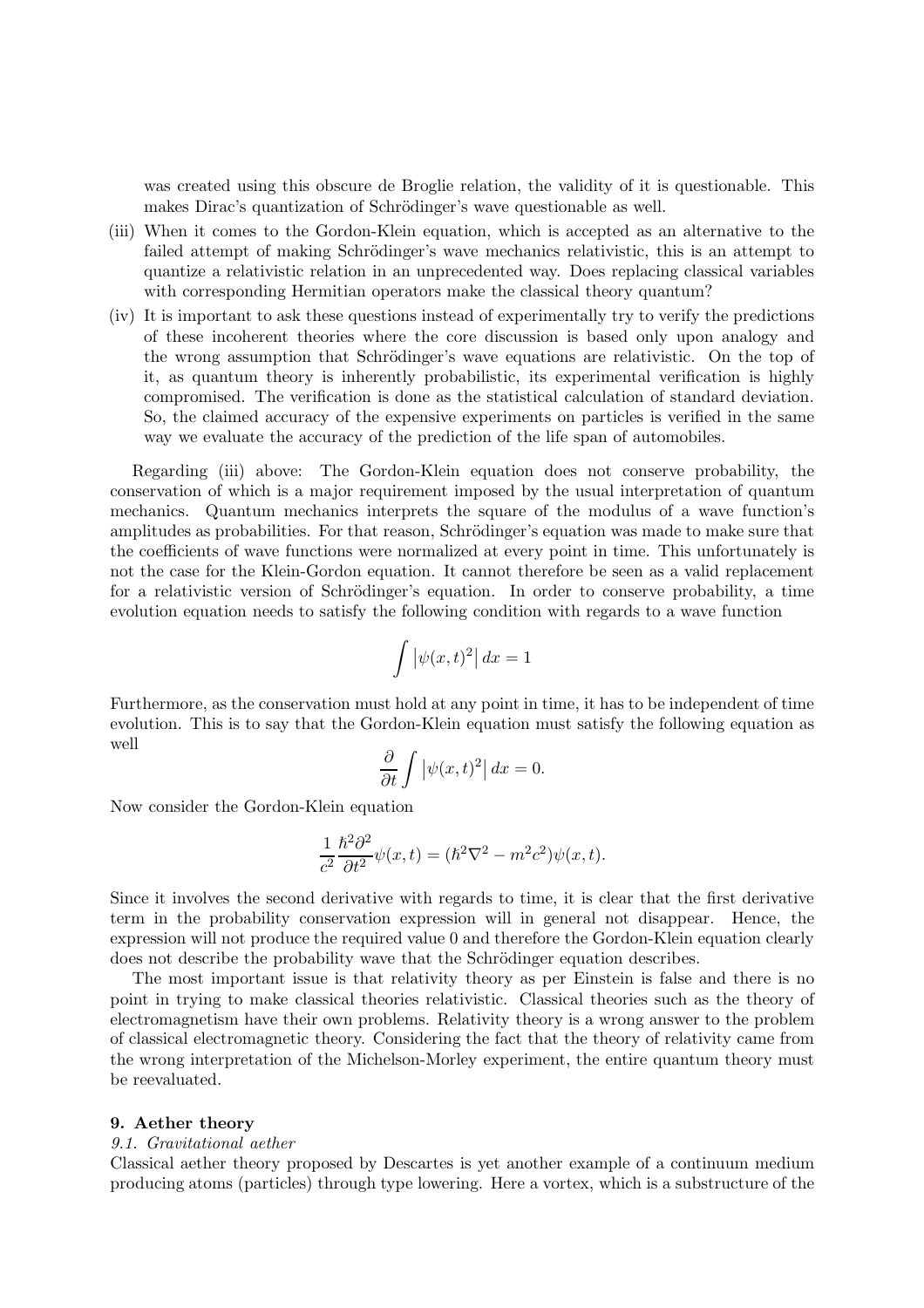universal medium aether, is supposed to be the atom which will induce the inter-atomic forces. We do not know how far we can push this idea forward as from the start this idea leads to a contradiction. Here is a brief discussion on the basic idea of Descartes on aether theory:

- (i) Proposition: "No empty space can exist, therefore space must be filled with matter." Descartes is saying that there is no such thing as a geometric space like e.g. the 3D space then. As Newton made it clear, no matter what we place in a geometric space, the space itself is a geometric space. Otherwise we cannot even define a motion which is, as Newton said, a function from time to space. The other way of nailing down the problem is that by saying "space must be filled with matter" Descartes is already assuming that space is a container that can be empty. Yet he is claiming that such thing does not exist.
- (ii) Proposition: "Each part of this matter is inclined to move in straight paths, but because parts are close to each other, their interaction makes every part make circular motion. Each part making this circular motion is called vortices. They are often called 'atoms'. Descartes also assumes that rough matter resists the circular movement more strongly than fine matter." It appears that just this claim requires a massive amount of physics. This requires a fully developed and articulate theory of fluid. It is clear that the theory of fluid should be something much more advanced than particle-based dynamics. In fact, we have a serious problem with the transition from particle dynamics to fluid dynamics. Indeed, it is becoming increasingly clearer that fluid dynamics is a very different theory from particle dynamics. So, it appears that before we venture into aether theory we must have a solid understanding of what fluid mechanics is about. We certainly do not have a clear notion of fluid dynamics and its relation with particle dynamics yet.
- (iii) Proposition: "Due to centrifugal force, matter tends towards the outer edges of the vortex, which causes a condensation of this matter there. The rough matter cannot follow this movement due to its greater inertia—so, due to the pressure of the condensed outer matter, those parts will be pushed into the center of the vortex. This inward pressure is gravity." There is no such thing as centrifugal force. This is why this force is called a fictitious force. This is a good example of how the violation of the principle of relativity of Galileo occurs when we consider reference frames under acceleration. This is why we do not allow reference frames under acceleration. The effect of the so-called centrifugal force appears only when we consider an object floating inside a container that is rotating about a centre of the rotation. This body tries to stay where it is when the centripetal force pulls the container down. If a body is fixed to the body of the orbiting container, it will not feel any centripetal force. After all this kind of situation is not theorizable as the classical particle dynamics does not allow us to consider things like orbiting container that has an inside space. To be precise, every object must be a point object in classical dynamics.

Upon the ideas of Descartes, Huygens presented a more articulate vortex theory. The following is a short discussion on his work:

(i) Proposition: "Huygens assumed that the free moving aether particles are pushed back at the outer borders of the vortex and causing a greater concentration of fine matter at the outer borders of the vortices. This causes the fine matter press the rough matter into the center of the vortex." It is not clear how this distribution of the fine matter (aether particles) will occur. This argument requires a full theory of particle-based fluid mechanics. It requires a very advanced theory to explicate this process. More fundamentally, due to the very concept of fluid, particle-based fluid is untenable. Particles and fluid cannot be unified. The former is discrete and the latter is continuous. As the space is a continuum, no matter how densely we pack the particles, we still have empty spaces in between the packed particles. The only aether we can think of must be continuum fluid.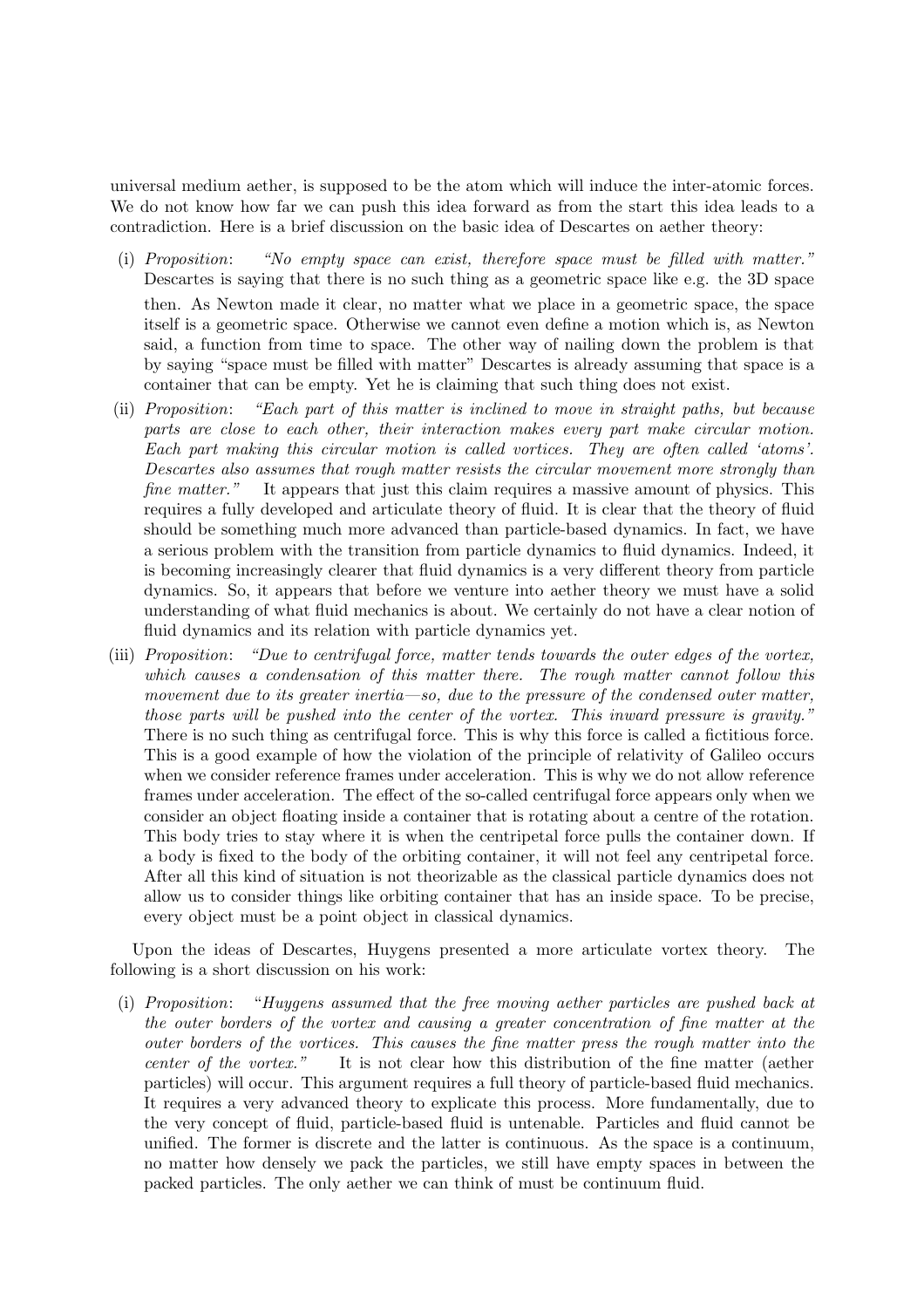- (ii) Proposition: "According to Huygens the centrifugal force is equal to the force that acts in the opposite direction of the centripetal force." Again, this claim needs a fully developed fluid theory. Huygens' definitions of centripetal force and centrifugal force are different from standard Newtonian version. Newton's version is simple and clear. There is no such thing as a centrifugal force. It is a misunderstanding of the fact that a free body inside a container will remain where it is despite the motion of the container under acceleration. So, there is no such thing as a centrifugal force. This "force" arose when Newton's successors misunderstood Newton's theory and included the reference frame.
- (iii) Proposition: "Huygens also assumed that "bodies", whatever they may be, must consist mostly of "empty space" so that the aether can penetrate them." Huygens assumed that there is no such thing as empty space. Moreover, there is no definition of what a body is.
- (iv) Proposition: "He further concluded that the aether moves much faster than the falling bodies." A more fundamental question is: what is causing the motion of aether (aether particles) such as fine matters and rough matters? The same question can be asked about the issue of the motion of bodies.
- (v) Proposition: "His theory could not explicate Newton's law of gravity, the inverse square law. Huygens tried to deal with this problem by assuming that the speed of the aether is smaller in greater distance." Again, the same problem as above. We do not know what the speed of aether is until we learn what causes the motion of aether.

The overall judgment on Huygen's aether theory is that it failed to explicate the dynamics of aether itself. It appears to be something even more complex than what we know as fluid dynamics. Fluid dynamics is a derivative of Newton's dynamics that came with great compromises. Fluid dynamics is continuum dynamics as fluid is a continuum. The compromises made include, for example, that "pressure" is a highly questionable derivative of Newton's force as a vector. In dynamics, force is applicable only to a point matter because force is a pointed arrow. This concept was extended from a point to an area or to a volume, going backward of the direction Newton took to make physics possible, which is to reduce a continuum body to a point body. This compromise and Newton's mechanics combined created fluid dynamics. Therefore it is difficult to imagine that a theory of aether can be framed without using Newtonian mechanics as it was the case with fluid dynamics.

## 9.2. Electromagnetic aether

We have discussed the difficulty in producing continuum dynamics (fluid dynamics) from particle dynamics of Newton. Aether theory starts with a super fluid structure called aether and then, from the aether, induces particles called atoms. This is yet another example of type lowering taking place in theoretical physics as the fluid is treated as a continuum made from points. So, the trouble associated with the type lowering manifests itself in any aether theory.

Maxwell was compelled to reject his aether theory and accept the field theory for the theory of electromagnetism of Heaviside and Hertz as a shortcut to resolving the problem of nonlinearity. The problem here is that the theory of electromagnetic fields is not ontological as the concept of a force field is not reality. It is counterfactual modality, as we discussed above. Moreover, it was not understood that the force field theory violates the law of action-reaction and that it is a modal theory. Newton was aware of this and did not use the concept of a force field.

As we showed, Lorentz transformation does not conserve electromagnetic wave equations and so by proof by contradiction we can conclude that it does not conserve all of the Maxwell's axioms, contrary to the claim by Einstein that all axioms of Maxwell are Lorentz-invariant. If all axioms of Maxwell were relativistic as Einstein attempted to prove, then the electromagnetic wave equations must also be relativistic. This is to say that as Maxwell's electromagnetic wave equations are not relativistic, the theory of electromagnetic field as per Maxwell is not relativistic.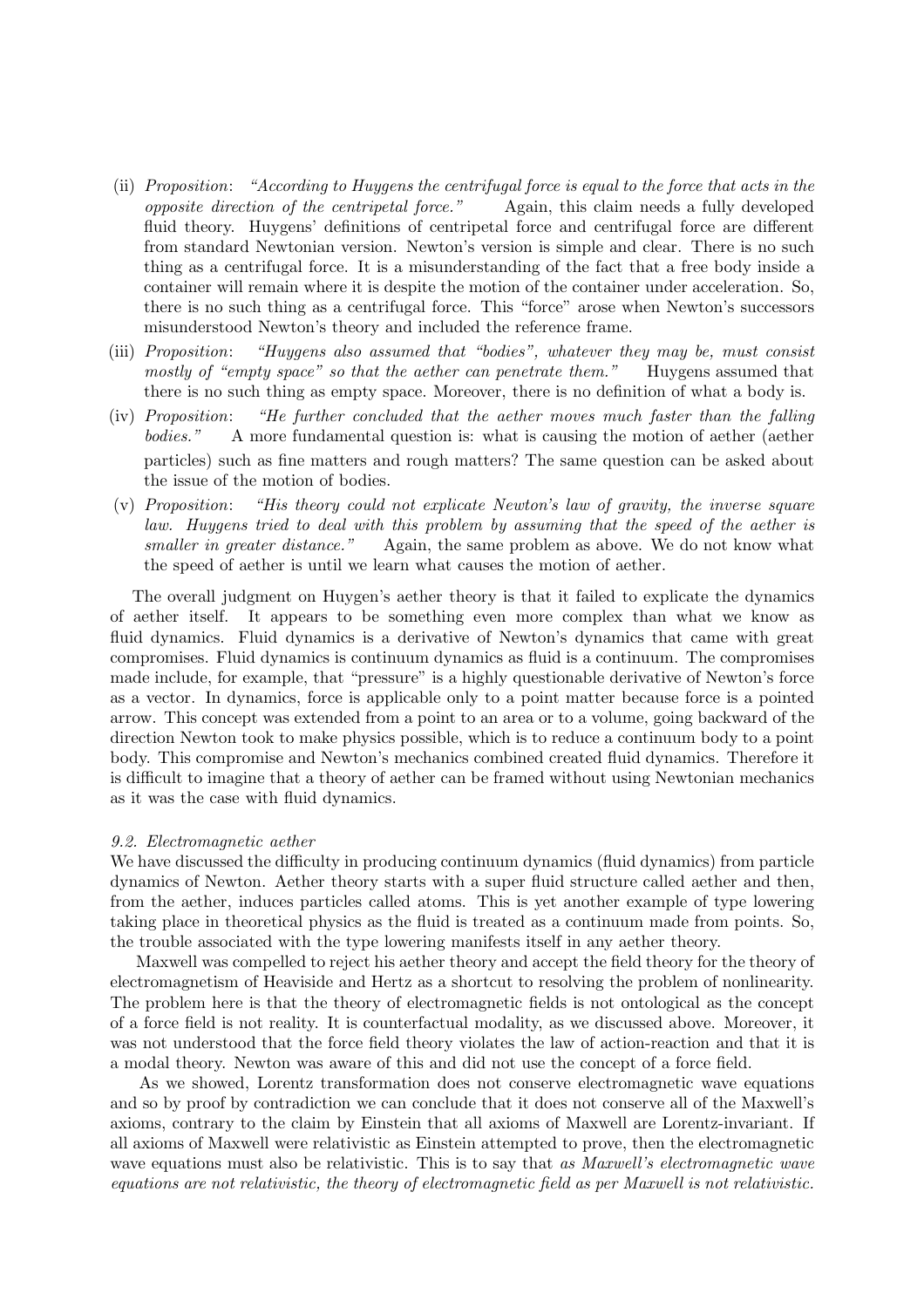This is consistent with Einstein's failure to prove that Lorentz transformations conserve all axioms of Maxwell.

Now let us go back to the aether theory which Maxwell tried to build in order to interpret axiomatic electromagnetic field theory. Maxwell was reluctant to accept Heaviside's and Hertz's axiomatic approach of compiling experimental lab results as the vector equations of electromagnetic fields. From our view point, Maxwell was correct in this reluctance as we understand that force fields violate the third law of Newton. Record shows that even after accepting the axiomatic force field approach in producing his axioms of electromagnetic filed theory, Maxwell still was attempting to push forward with his aether theory. One of the reasons for this was that his theory of electromagnetic waves required a medium as all waves of physics need a medium, while the axiomatic theory does not provide it.

There are some factors that made it very difficult for this project of Maxwell's to succeed. In order to succeed, we have to consider at least the following issues:

- (i) Electromagnetic force must respect the law of action-reaction. This is in conflict with the electromagnetic force fields which violate the law of action-reaction. Maxwell's field equations did not produce a solution here. This means that the right ontological electromagnetism theory, if any, shall not agree with the description of Maxwell's electromagnetic field axioms, which ignores the third law.
- (ii) Exactly the same argument applies regarding modality. As discussed above, force fields are not ontological reality. They are all counterfactual modalities. However, the desired ontological theory of electromagnetism cannot be a modality of any kind.
- (iii) All of the above is to question whether the desired aether theory, if any, would be a modal theory or not. The answer naturally is "no". A modal theory does not describe physical reality. The concept of force fields must be rejected from this point of view. There is no such thing as an electromagnetic wave as there is no such an ontological reality as a modal wave. The correct view of what we call "electromagnetic wave" is the transmission at a distance of the vibration of electromagnetic force to a location where there is a charge. There is no transmission in between. This is to say that in reality there is no such thing as electromagnetic waves.

All of this suggests that trying to find an aether model for Maxwell's electromagnetic field equations is futile. Instead, we should focus on developing the unjustly abandoned Gauss-Weber's action at a distance theory of electromagnetism [\[31\]](#page-22-5) which does not use problematic field equations. The reason why Newton's dynamics is a little less problematic is because it is not a force field-based theory.

**Remark (11)** Electromagnetic force depends on the speed of charge in either the Maxwell-Lorentz formalism (known as the Lorentz force) or the Gauss-Weber formalism. This makes electrodynamics inconsistent as it violates the second law, which is a most important axiom of any dynamics. Therefore it is not quite clear how we can put gravitational aether and electromagnetic aether together.

From logical perspective, it is clear that an aether theory, if any, would be more complex than the theory that the given aether theory attempts to explicate. So, attempts to lay out an aether theoretic foundation of a physical theory will tend to be viciously circular. And even if not, there is no obvious way to verify such a meta-theory theoretically and empirically. One may say that we can do that through an empirical verification of the theory which the given aether theory is to lay foundation for. Then it is nothing but vicious circularity.

#### 10. Type lowering in mathematics

The problem of type lowering which we discussed in the preceding in the context of theoretical physics also appeared in mathematics in more acute forms. We will discuss some of them here.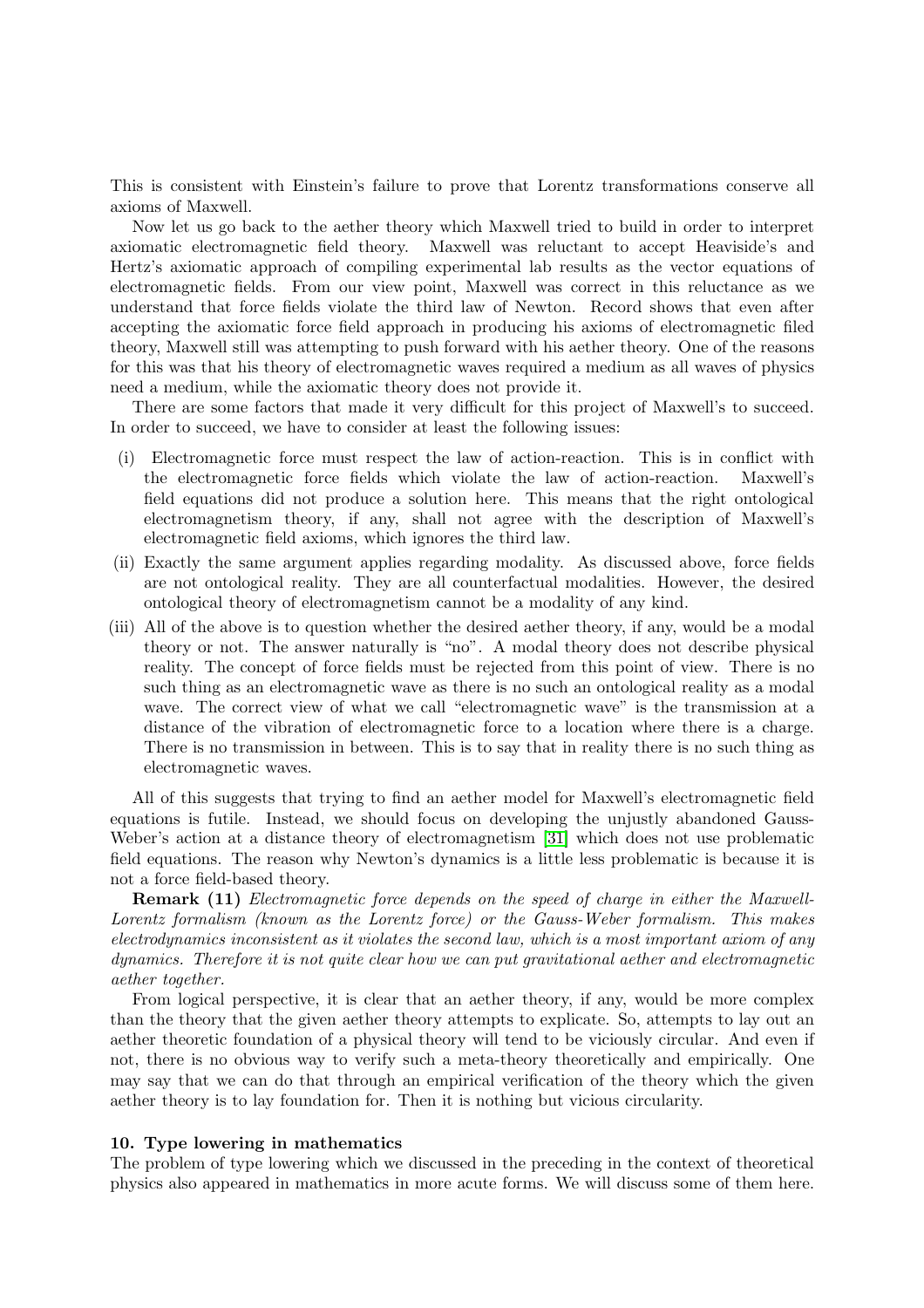## 10.1. Scott's model of lambda calculus [\[29\]](#page-22-6)

Church developed a symbolic reductional calculus called  $\lambda$  -calculus that described the theory of applying a function of one variable to another such function. By defining natural numbers as a special collection of such symbolic functions, Church simulated universal Turing machine showing that his calculus has the same computational power as that of Turing machines. But since its invention, this formal calculus needed a proof that this reductional calculus is consistent. Dana Scott presented an interpretation of this symbolic calculus by considering a set equation

$$
D = [D \to D]
$$

where the right hand side represents the set of all functions from the set  $D$  to itself. It is a well know fact that for any set  $D, [D \to D]$  is larger than D. So, Scott introduced a complete lattice structure and restricted the elements of  $[D \to D]$  to order continuous functions. In this way he manage to cut down the size of  $[D \to D]$  and establish a complete order isomorphism between the left hand side and the right hand side of the above equation, presenting the "first model of λ-calculus". This success came with a price. Now we identify a natural number with an element of D which is infinitary. Therefore in Scott's calculus we cannot decide if two natural numbers are equal. In Scott's model, if a term is reducible to another term, semantically, there are many terms that do not syntactically represent natural numbers but we cannot find that out using the syntactic reduction of the calculus. Logicians call this kind of natural numbers recursive natural numbers.

## 10.2. Universal set theory CFG

Consider the solution of the following set equation

 $S = [S \rightarrow T]$ 

where T is the truth value set  $\{true, false\}$ . Unfortunately this equation has no solution as the right hand side again is larger than the left hand side. Russel presented this problem as the famous set as one (left side of the equation) and set as many (right hand side of the equation) paradox. This tells us that the claim that a set can be fully described by its characteristic function is not correct. This is yet another paradox of set theory. The method Scott developed to solve  $D = |D \to D|$  gives us a solution as the collection of order continuous functions. But it is a well known fact that sets as characteristic functions in mathematics are not "order continuous" though they are "order monotonic". So, we have to solve the equation as the collection of order monotonic functions from S to T. Apostoli and Kanda [\[3\]](#page-21-5) found a solution as a set of monotonic functions from  $S$  to  $T$ . In this way the authors obtained the first consistent universal set theory which has the set universe S. But this set theory, called CFG, has a drawback. CFG cannot identify two sets on the basis of the "extensional identity" which says that two sets are equal if and only if they are made of exactly the same member sets. The so-called axiom of extensionality fails. It is replaced by the axiom of indiscernibility which says that two sets are equal if and only if they belong to exactly the same members of S. The loss of extensional membership relation makes it unusable in the mathematics for working mathematicians. This is yet another price we pay for type lowering.

#### 10.3. Type lowering in recursion theory [\[26\]](#page-22-7)

Recursion theory is a branch of mathematical logic developed by G"odel in which we define computable partial functions of natural numbers as functional programs over natural numbers. Using Turing machines, Gödel showed how to calculate a natural number which uniquely represents a functional program as a natural number. This process is called Gödel numbering of partial recursive functions. This process certainly is a type lowering from the type of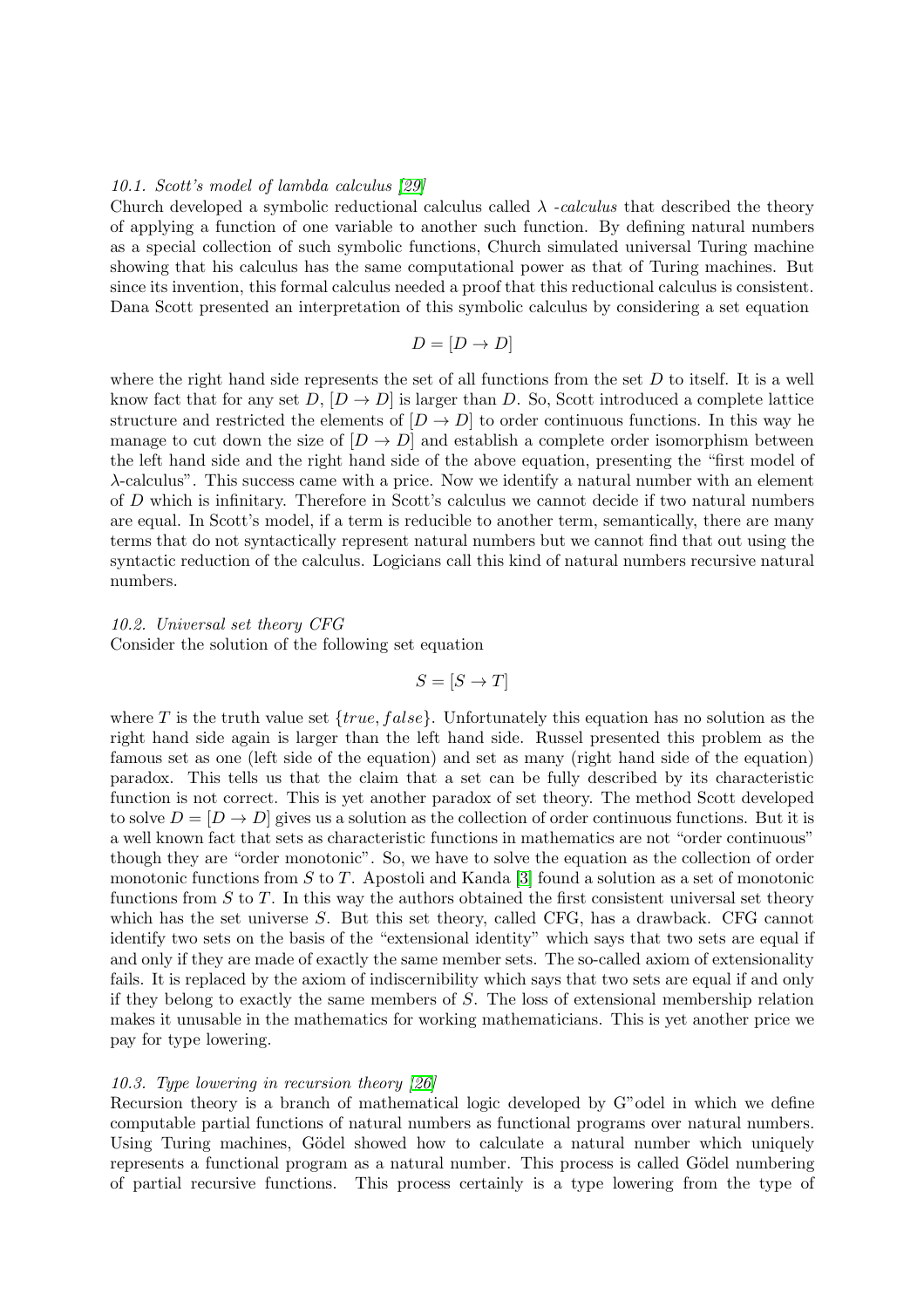computable functions to natural numbers. Here each computable function will be represented by infinitely many natural numbers each of which represents a functional program that computes the computable function. This implies that there are infinitely many recursive programs for each computable function. However, at the pain of contradiction, given two natural numbers, we can not computationally decide if the functions by these two numbers are the same or not. So, we loose the identity of computable functions.

## 11. Type lifting in mathematics and particle-based physics

Understanding all of these fundamental difficulties that the top down approach creates, mathematicians took the bottom up approach as a better methodology for building mathematical theories. A good example is the development of the theory of real numbers. It goes as follows:

- (i) Natural numbers: closed under the operations  $+$  and  $\times$ .
- (ii) Integers: closed under the operations  $+$ ,  $\times$  and  $-$ .
- (iii) Rational numbers are precisely the fractions  $n/m$  of integers where  $m \neq 0$ : closed under  $+, -$ ,  $\times$  and  $\div$ . They are precisely the repeating infinite decimals.
- (iv) Irrational numbers are non repeating infinite decimals.
- (v) Real numbers are precisely the collection of all rational numbers and irrational numbers. Real numbers are also closed under  $+,-, \times, \div$ . Moreover, they are closed under bounded limit.

From this definition of real numbers we can prove that the real numbers are a "bounded complete ordered field." This is because the algebra  $(\mathcal{R}, +, -, \times, \div, \leq)$  is an ordered field with the linear ordering  $\leq$  and is closed under bounded limit. Here R is the set of all real numbers. The mentioned closure under operations properties can readily be proved except the bounded limit which requires a little bit of work.

This is a simplest way of developing the theory of real numbers so that we can make it into a calculus (mathematical analysis). One cannot rely upon intuitive, simplistic understanding of real numbers to develop calculus by replacing the concept of limit by a geometric intuition.

This type lifting (or bottom up) approach is based upon the same philosophy of atomism in physics where the most basic physical entities are atoms and from atoms we build more complex physical entities.

## <span id="page-21-1"></span>References

- [1] Anderton R 2007 private communication
- <span id="page-21-5"></span>[2] Apostoli P and Kanda A 2006 Inconsistency of a Formal Theory, private circulation with Fefferman
- [3] Apostoli P and Kanda A 2009 Alternative Set Theories, *Philosophy of Mathematics*, ed A D Irvine (Elsevier-North Holand)
- [4] Bacon F 1620 Novum Organum
- [5] Bergmann P G 1942 Introduction to the Theory of Relativity (Prentice Hall)
- [6] Berkeley G 1710 A Treatise Concerning the Principles of Human Knowledge (Part I)
- <span id="page-21-2"></span>[7] Dingle H 1972 Science at the Crossroads (London: Martin Brian and O'Keeffee)
- [8] De Broglie L 1925 Recherches sur la théorie des quanta (On the theory of quanta), thesis, Paris, 1924, *Ann. de Physique* (10)
- [9] Dirac P A M 1928 The Quantum Theory of the Electron *Proceedings of the Royal Society of London A* vol 17 (778): 610-624
- <span id="page-21-4"></span>[10] Dirac P A M 1931 Quantised Singularities in the Electromagnetic Field *Proceedings of the Royal Society A* vol 133 (821): 60-72
- <span id="page-21-0"></span>[11] Einstein A 1905 Zur Elektrodynamik bewegter K¨orper *Annalen der Physik* 332 (10)
- <span id="page-21-3"></span>[12] Engelhardt W 2014 Phase and Frequency Shift in a Michelson Interferometer *Physics Essays* 27 (4)
- [13] Fourier J 1822 Théorie analytique de la chaleur
- [14] Heisenberg W 1930 The Physical Principles of the Quantum Theory (Translators Eckart C, Hoyt F C) (Dover)